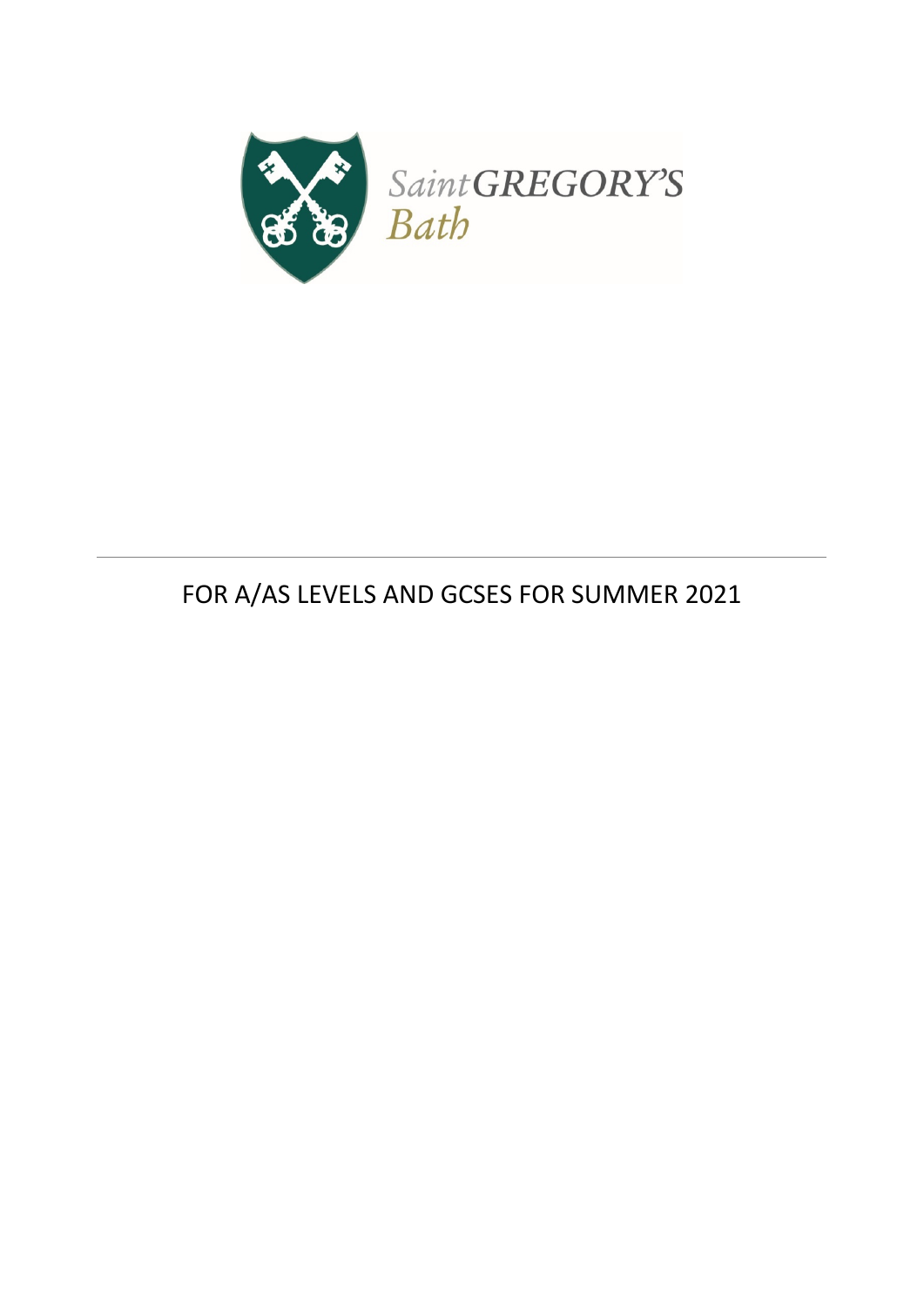### Centre Policy for determining teacher assessed grades – Summer 2021

### **St Gregory's Catholic College, Bath**

### **Centre number 50727**

## **CONTENTS**

- 2 Contents
- [Statement of Intent](#page-3-0)
- 5 [Roles and Responsibilities](#page-4-0)
- [Training, Support and Guidance](#page-6-0)
- 8 [Use of Appropriate Evidence](#page-7-0)
- [Determining Teacher Assessed Grades](#page-9-0)
- [Internal Quality Assurance](#page-10-0)
- [Comparison of TAGs to Results from Previous Cohorts](#page-11-0)
- [Access Arrangements and Special Consideration](#page-11-1)
- [Addressing Disruption / Differential Lost Learning](#page-13-0)
- [Objectivity](#page-14-0)
- [Recording Decisions and Retention of Evidence and Data](#page-15-0)
- [Authenticating Evidence](#page-16-0)
- 18 [Confidentiality, Malpractice and Conflicts of Interest](#page-17-0)
- [Private Candidates; External Quality Assurance](#page-19-0)
- [Results](#page-20-0)
- [Appeals](#page-21-0)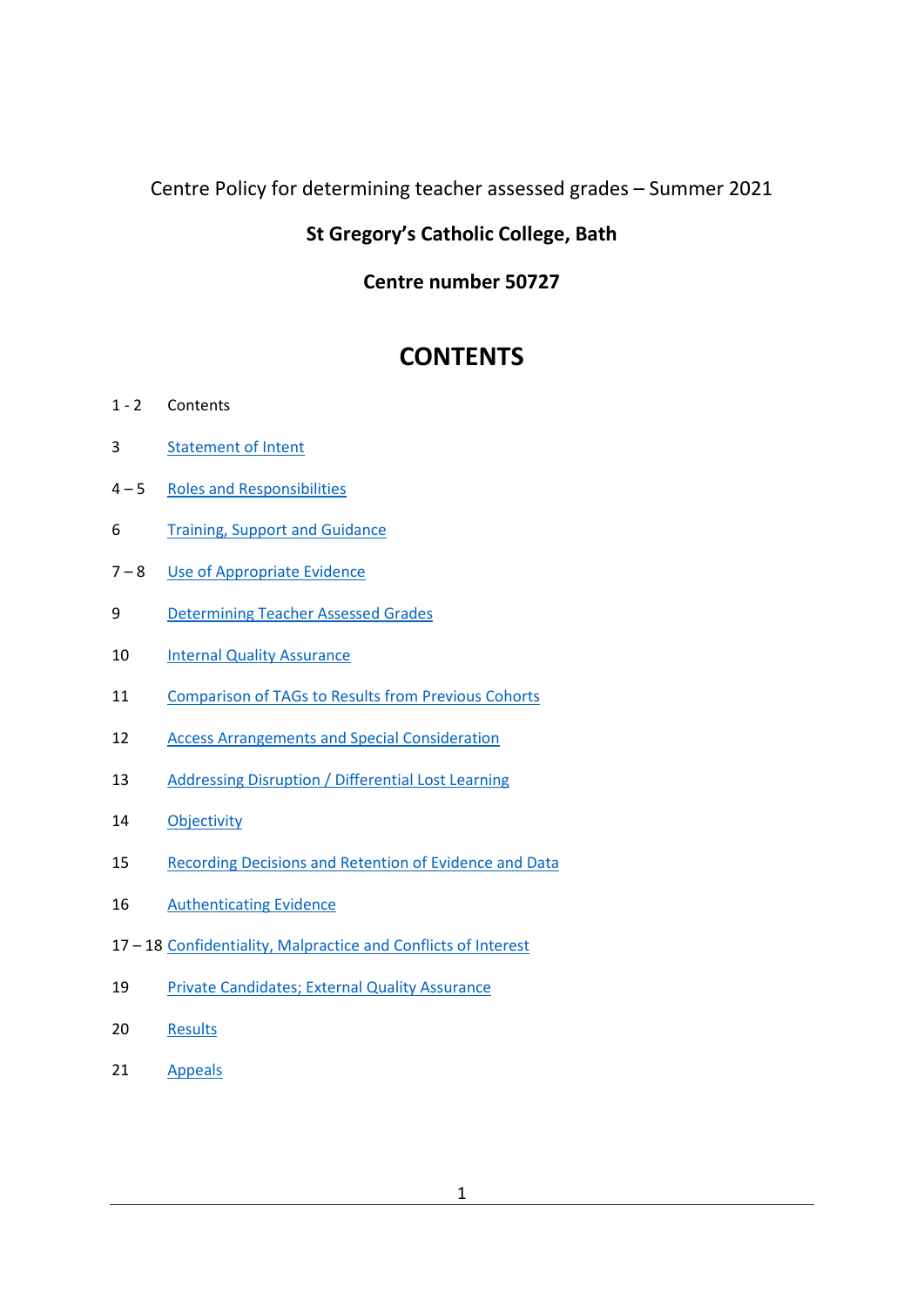#### **APPENDICES**

- Appendix 1 [Assessment Record](#page-22-0) Form
- Appendix 2 [Head of Subject Checklist](#page-26-0)
- Appendix 3 [Student Top Sheet](#page-29-0)
- Appendix 4 [Student / Staff Declaration](#page-32-0)
- [Appendix 5](#page-32-1) Timeline

Appendix 6 [Quality Assurance Checklist](#page-34-0)

Please note that this policy should be read in conjunction with the following policies:

- Exams Policy
- Exams Contingency Plan
- Exams Internal Appeals Policy
- Exams Equalities Policy
- Exams Complaints and Appeals Policy
- Data Protection Policy
- Access Arrangements Policy
- Exams Word Processor Policy
- Exams Non-Examination Assessment Policy
- Exams Lockdown Policy
- Conflict of Interests Policy
- Malpractice Policy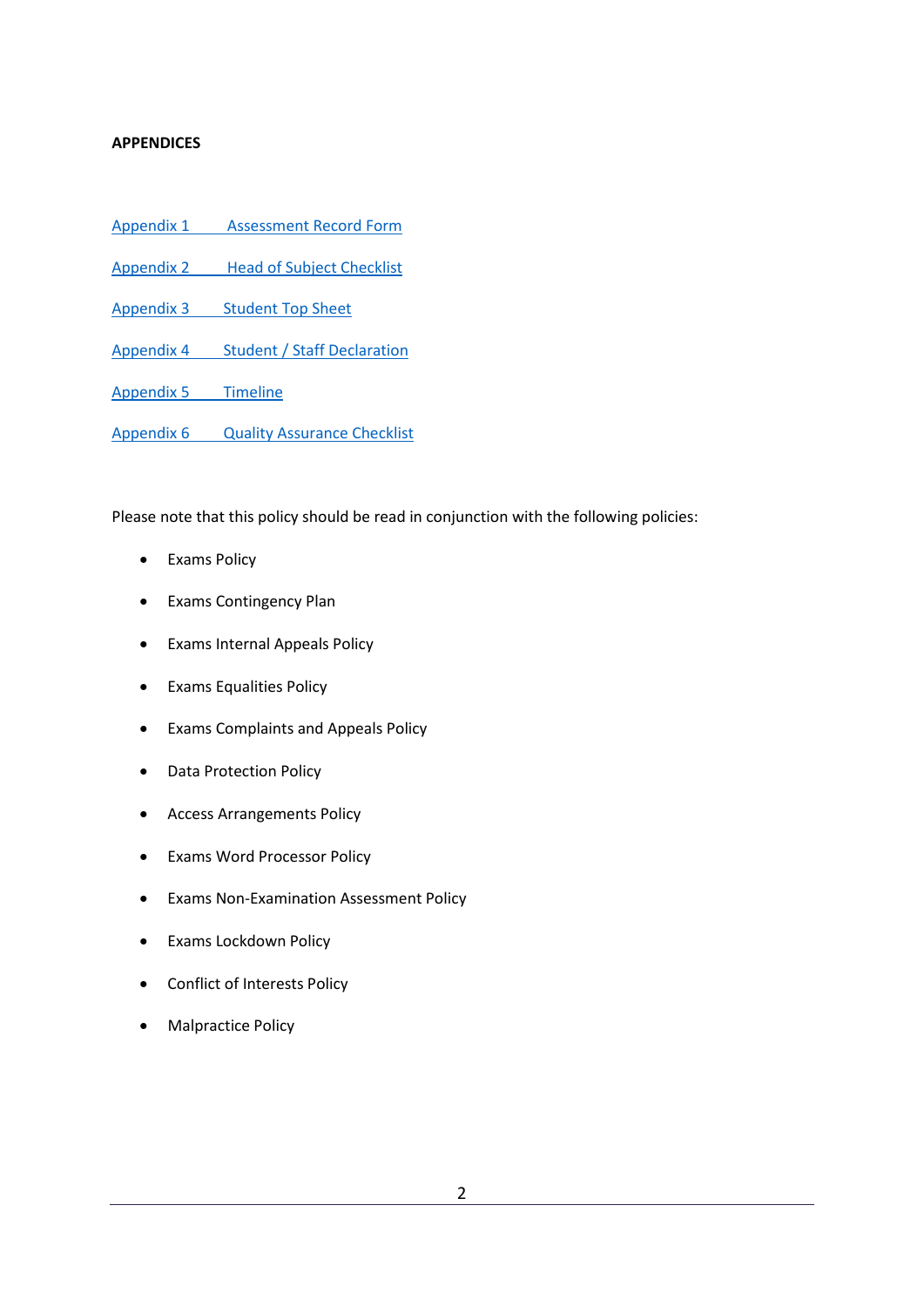## <span id="page-3-0"></span>Statement of Intent

#### **Statement of Intent**

This section provides details of the purpose of this document, as appropriate to our centre: The purpose of this policy is:

- To ensure that teacher assessed grades are determined fairly, consistently, free from bias and effectively within and across departments.
- To ensure the operation of effective processes with clear guidelines and support for staff.
- To ensure that all staff involved in the processes clearly understand their roles and responsibilities.
- To support teachers to take evidence-based decisions in line with Joint Council for Qualifications guidance.
- To ensure the consideration of historical centre data in the process, and the appropriate decision making in respect of, teacher assessed grades.
- To support a high standard of internal quality assurance in the allocation of teacher assessed grades.
- To support our centre in meeting its obligations in relation to equality legislation.
- To ensure our centre meets all requirements set out by the Department of Education, Ofqual, and the Joint Council for Qualifications and awarding organisations for Summer 2021 qualifications.
- To ensure the process for communicating to candidates and their parents/carers how they will be assessed is clear, in order to give confidence.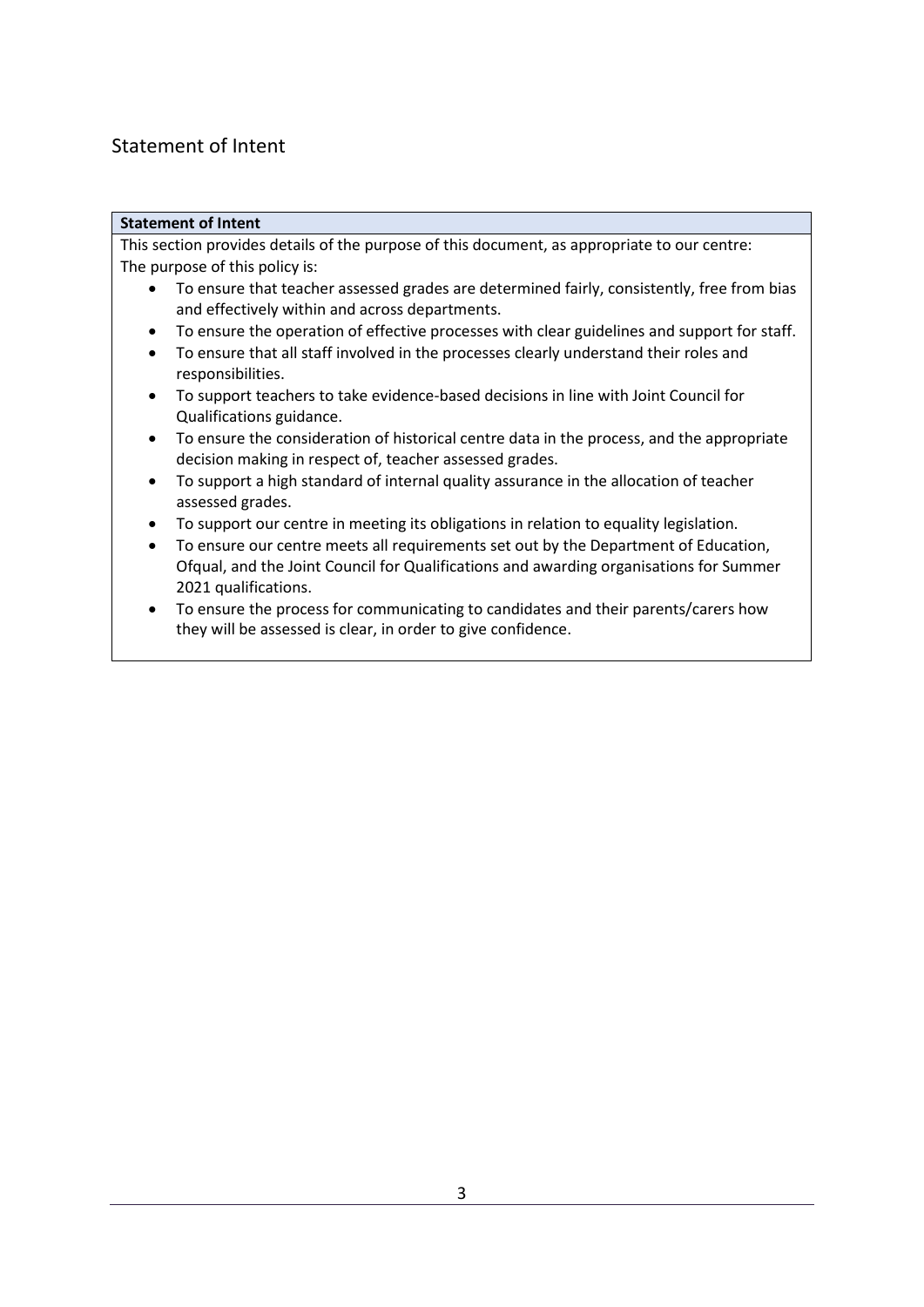<span id="page-4-0"></span>Roles and responsibilities

This section of our Centre Policy outlines the personnel in our centre who have specific roles and responsibilities in the process of determining teacher assessed grades this year.

#### **Roles and Responsibilities**

#### **Head of Centre**

- Our Head of Centre, Ann Cusack, will be responsible for approving our policy for determining teacher assessed grades.
- Our Head of Centre has overall responsibility for St Gregory's as an examinations centre and will ensure that clear roles and responsibilities of all staff are defined.
- Our Head of Centre will confirm that teacher assessed grade decisions represent the academic judgement made by teachers and that the checks in place ensure these align with the guidance on standards provided by awarding organisations.
- Our Head of Centre will ensure a robust internal quality assurance process has been produced and signed-off in advance of results being submitted.

#### **Senior Leadership Team and Heads of Faculty**

Senior Leadership Team leads are Director of Studies, Jo Tidball, Assistant Head (Teaching and Learning), Julia Cleveland and Assistant Head (Director of Sixth Form), Lucy Staves.

Our Senior Leadership Team and Heads of Faculty will:

- provide training and support to our other staff.
- support the Head of Centre in the quality assurance of the final teacher assessed grades.
- ensure an effective approach within and across departments and authenticating the preliminary outcome from single teacher subjects.
- be responsible for ensuring staff have a clear understanding of the internal and external quality assurance processes and their role within it.
- ensure that all teachers within their department make consistent judgements about student evidence in deriving a grade.
- ensure all staff conduct assessments under the appropriate levels of control with reference to guidance provided by the Joint Council for Qualifications.
- ensure teachers have the information required to make accurate and fair judgments.
- ensure that a Head of Subject Checklist is completed for each qualification that they are submitting.

**Teachers/ Specialist Teachers / SENCo**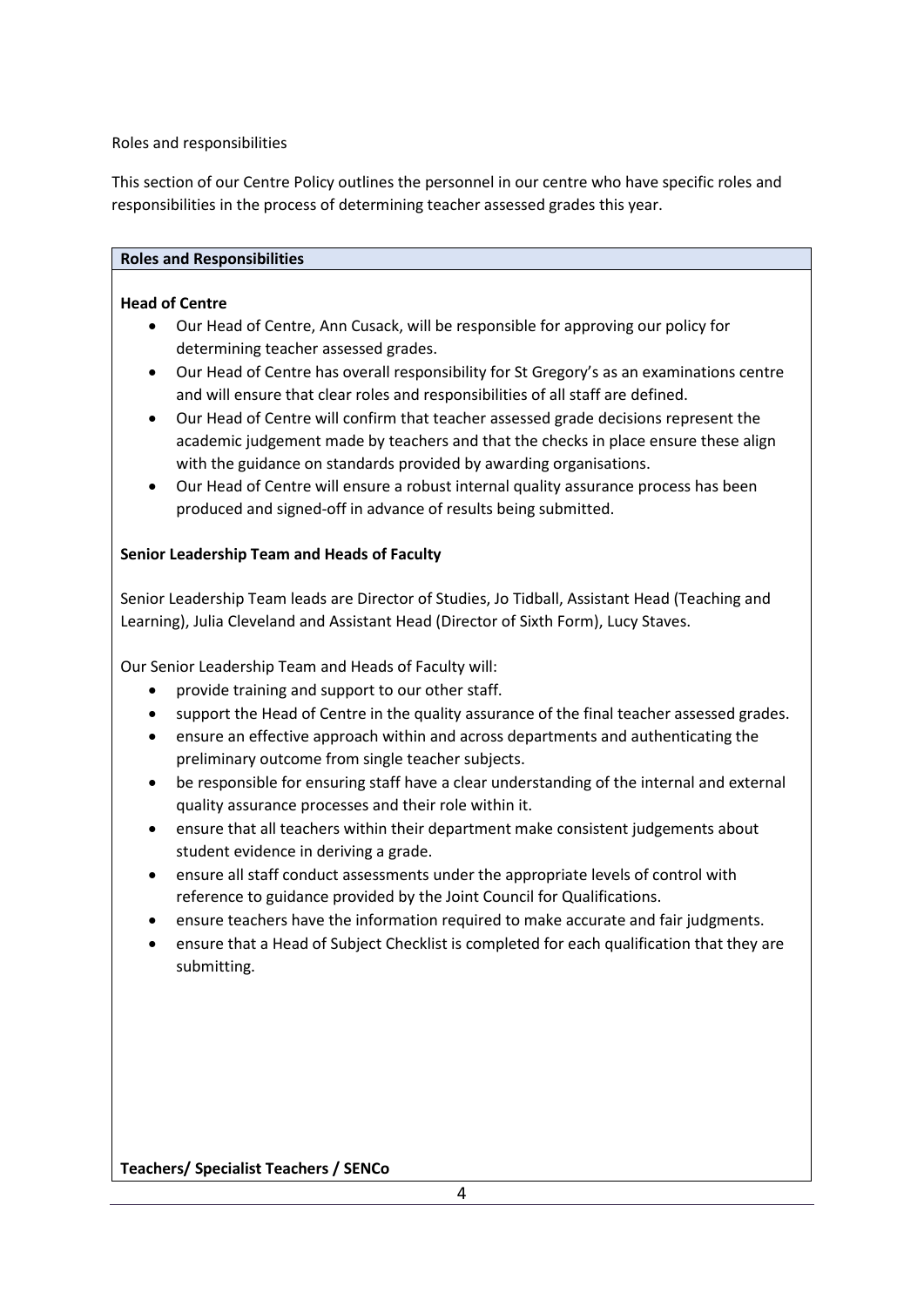Our teachers, specialist teachers and SENCo (Amy Morriss) will:

- ensure they conduct assessments under our centre's appropriate levels of control and have sufficient evidence, in line with this Centre Policy and guidance from the Joint Council for Qualifications, to provide teacher assessed grades for each student they have entered for a qualification.
- ensure that the teacher assessed grade they assign to each student is a fair, valid and reliable reflection of the assessed evidence available for each student.
- make judgements based on what each student has been taught and what they have been assessed on, as outlined in the section on grading in the main JCQ guidance**.**
- produce an Assessment Record for each subject cohort, that includes the nature of the assessment evidence being used, the level of control for assessments considered, and any other evidence that explains the determination of the final teacher assessed grades. Any necessary variations for individual students will also be recorded.
- securely store and be able to retrieve sufficient evidence to justify their decisions.

#### **Examinations Officer**

Our Examinations Officer, Hannah Quinn, will:

• be responsible for the administration of our final teacher assessed grades and for managing the post-results services.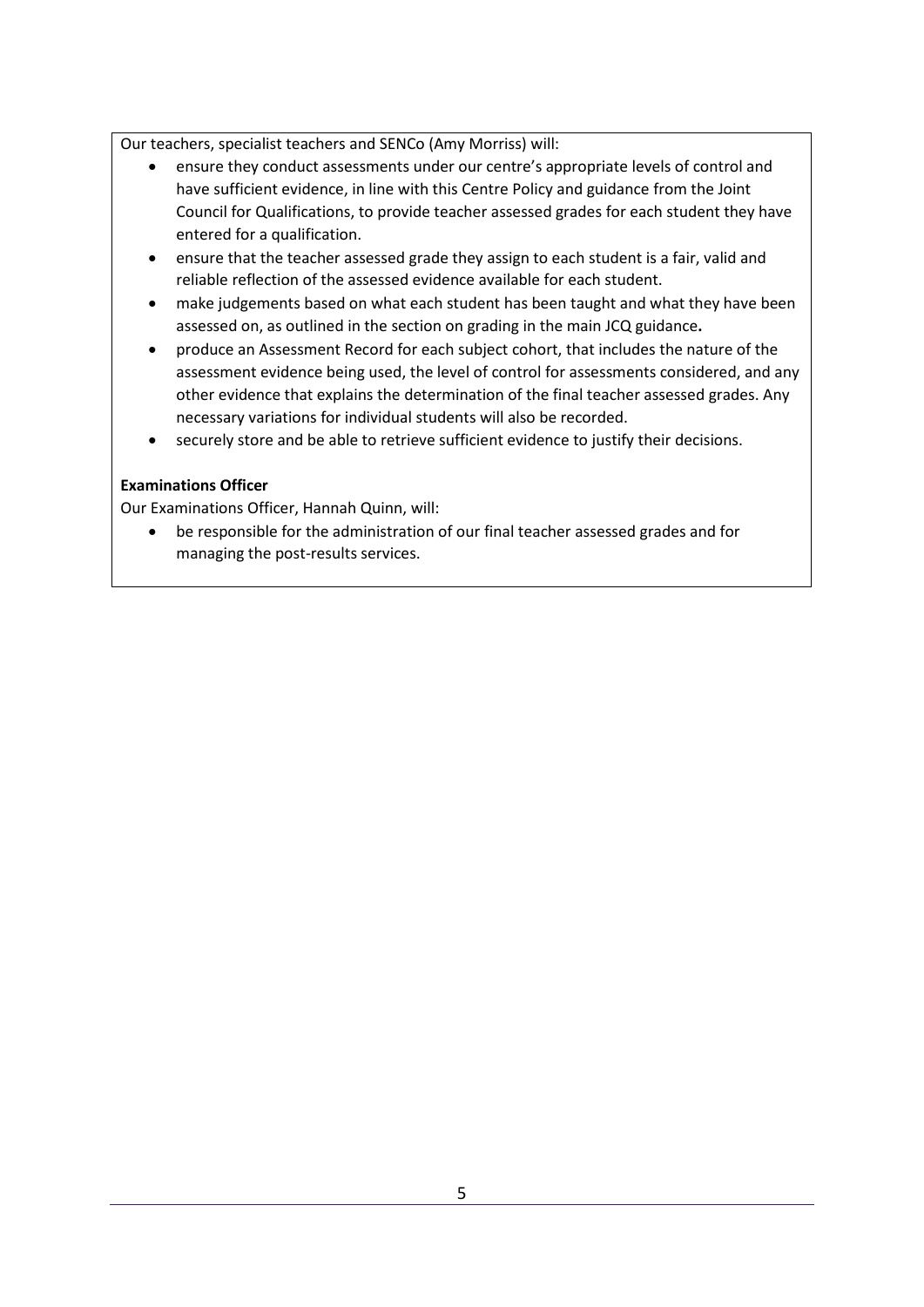## <span id="page-6-0"></span>Training, support and guidance

This section of our Centre Policy outlines the training, support and guidance that our centre will provide to those determining teacher assessed grades this year.

#### **Training**

- Teachers involved in determining grades in our centre will attend any centre-based training to help achieve consistency and fairness to all students.
- Teachers will engage fully with all training and support that has been provided by the Joint Council for Qualifications and the awarding organisations.
- On 19 April and 26 April all teaching staff will receive training on the grading process, marking, standardisation, unconscious bias, quality assurance, data protection and mitigating circumstances.

#### **Support for Newly Qualified Teachers and teachers less familiar with assessment**

This section provides details of our approach to training, support and guidance for newly qualified teachers and teachers less familiar with assessment

- We will provide mentoring from experienced teachers to NQTs and teachers less familiar with assessment.
- We will put in place additional internal reviews of teacher assessed grades for NQTs and other teachers as appropriate.
- We have four NQTs currently. Three teach no Y11 or Y13, one teaches a Y11 class and no Y13. We will give all of them full training.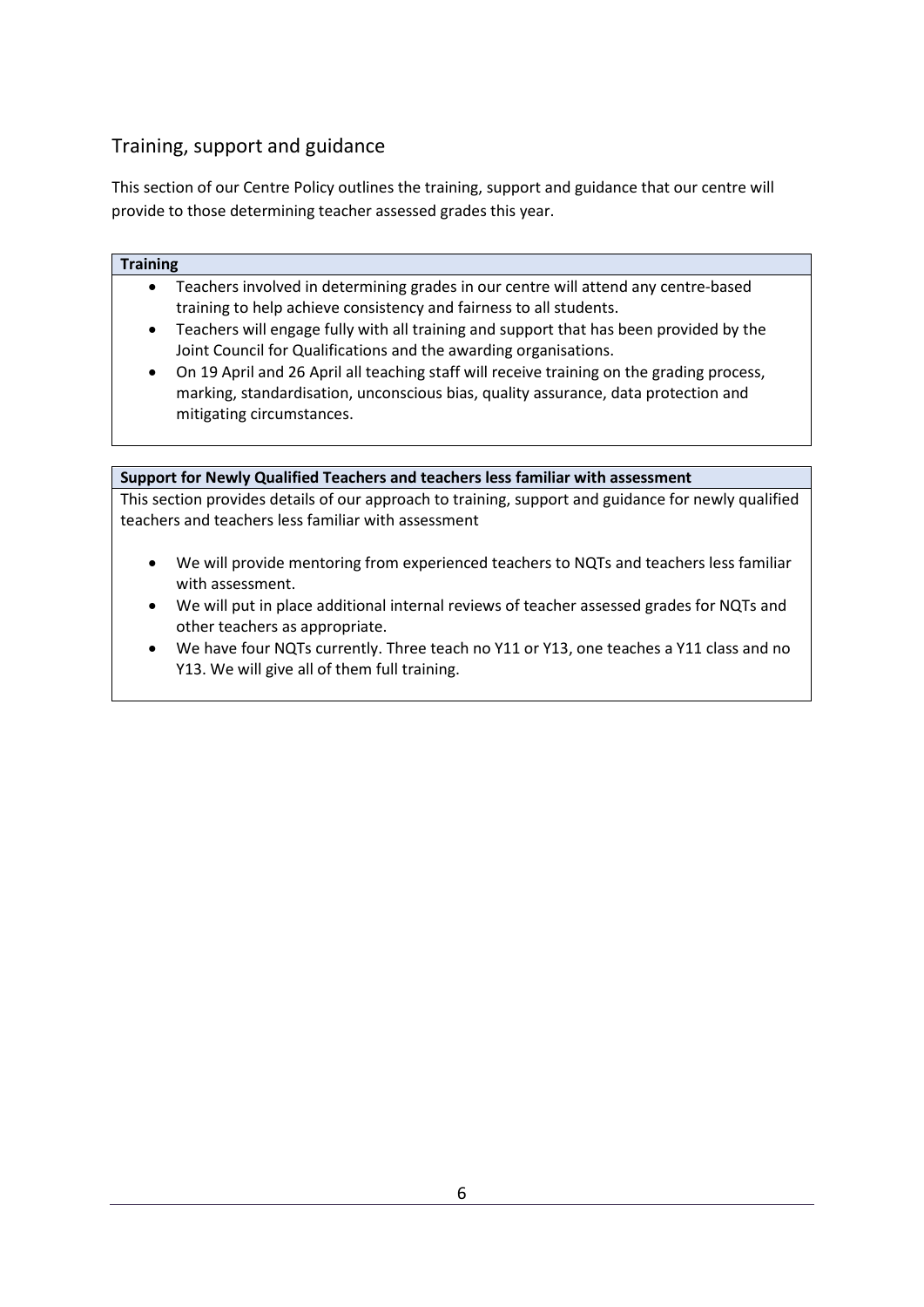## <span id="page-7-0"></span>Use of appropriate evidence

This section of our Centre Policy indicates how our centre will give due regard to the section in the JCQ guidance entitled: *Guidance on grading for teachers*.

|           | A. Use of evidence                                                                                                                                                     |
|-----------|------------------------------------------------------------------------------------------------------------------------------------------------------------------------|
|           |                                                                                                                                                                        |
| $\bullet$ | Teachers making judgements will have regard to the Ofqual Head of Centre guidance on                                                                                   |
|           | recommended evidence, and further guidance provided by awarding organisations.                                                                                         |
| $\bullet$ | All candidate evidence used to determine teacher assessed grades, and associated                                                                                       |
|           | documentation, will be retained and made available for the purposes of external quality                                                                                |
|           | assurance and appeals.                                                                                                                                                 |
| $\bullet$ | We will be using student work produced in response to assessment materials provided by                                                                                 |
|           | our awarding organisation(s), including groups of questions, past papers or similar<br>materials such as practice or sample papers.                                    |
| $\bullet$ | We will use non-exam assessment work (often referred to as coursework), even if this has                                                                               |
|           | not been fully completed.                                                                                                                                              |
| $\bullet$ | We will use student work produced in centre-devised tasks that reflect the specification,                                                                              |
|           | that follow the same format as awarding organisation materials, and have been marked in                                                                                |
|           | a way that reflects awarding organisation mark schemes.                                                                                                                |
| $\bullet$ | We will use substantial class or homework (including work that took place during remote                                                                                |
|           | learning).                                                                                                                                                             |
| $\bullet$ | We will use internal tests taken by students.                                                                                                                          |
| $\bullet$ | We will use mock exams taken over the course of study.                                                                                                                 |
| $\bullet$ | We will use records of a student's capability and performance over the course of study in                                                                              |
|           | performance-based subjects such as music, drama and PE.                                                                                                                |
|           | We provide further detail in the following areas:                                                                                                                      |
|           |                                                                                                                                                                        |
|           | <b>Additional Assessment Materials</b>                                                                                                                                 |
|           |                                                                                                                                                                        |
| $\bullet$ | We will use additional assessment materials to give students the opportunity to show                                                                                   |
|           | what they know, understand or can do in an area of content that has been taught but not                                                                                |
| $\bullet$ | yet assessed.                                                                                                                                                          |
|           | We will use additional assessment materials to give students an opportunity to show<br>improvement, for example, to validate or replace an existing piece of evidence. |
|           | We will use additional assessment materials to support consistency of judgement                                                                                        |
|           | between teachers or classes by giving everyone the same task to complete                                                                                               |
|           | We will combine and/or remove elements of questions where, for example, a multi-part                                                                                   |
|           | question includes a part which focuses on an element of the specification that has not                                                                                 |
|           | been taught.                                                                                                                                                           |
|           | Each subject will produce a summary of what assessment materials and evidence they                                                                                     |
|           | have used                                                                                                                                                              |
|           |                                                                                                                                                                        |
|           |                                                                                                                                                                        |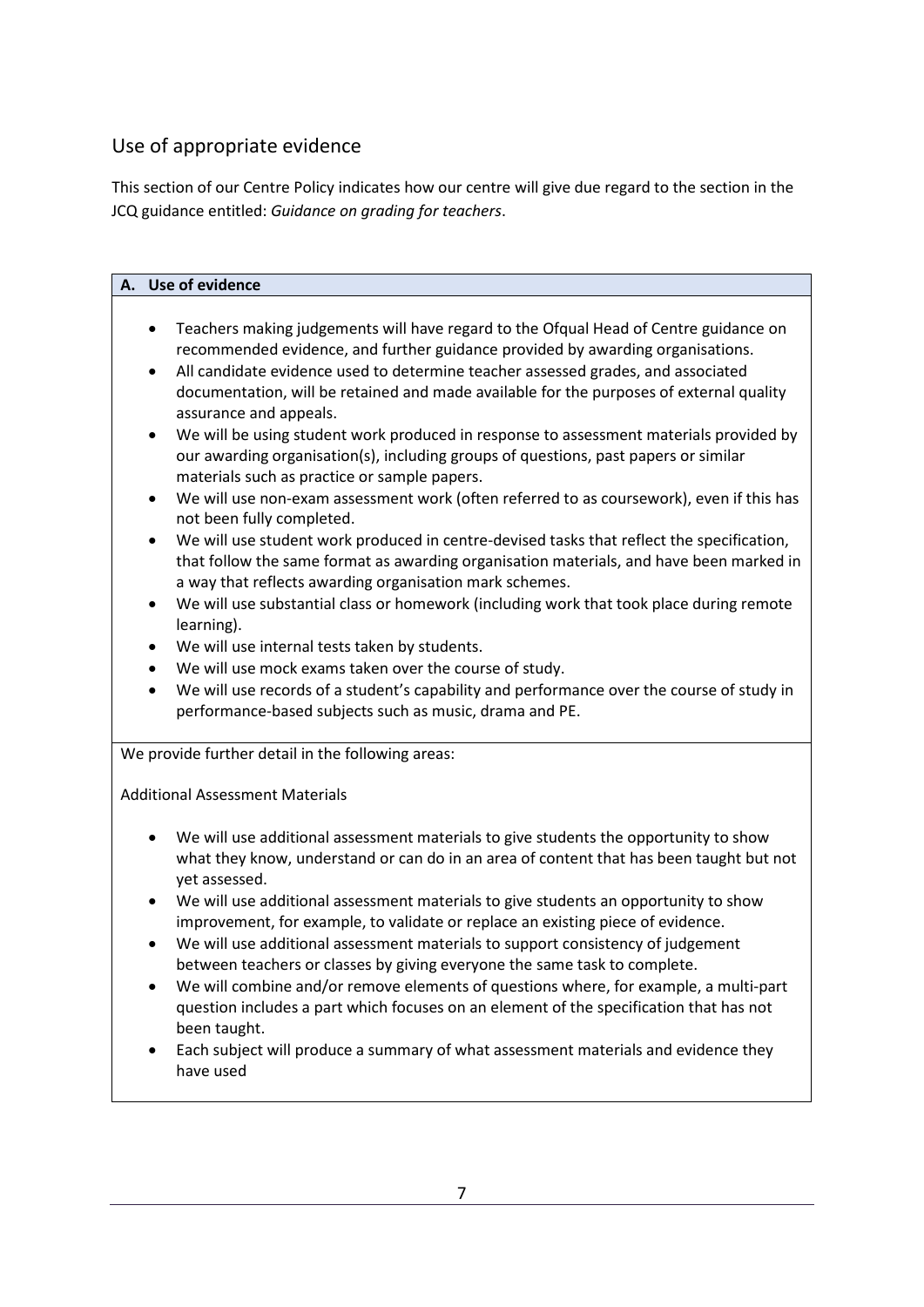Our centre will ensure the appropriateness of evidence and balance of evidence in arriving at grades in the following ways:

- We will consider the level of control under which an assessment was completed, for example, whether the evidence was produced under high control and under supervision or at home.
- We will ensure that we are able to authenticate the work as the student's own, especially where that work was not completed within the school or college. All students will sign a declaration that the assessments used are all their own work.
- We will consider the limitations of assessing a student's performance when using assessments that have been completed more than once, or drafted and redrafted, where this is not a skill being assessed.
- We will consider the specification and assessment objective coverage of the assessment.
- We will consider the depth and breadth of knowledge, understanding and skills assessed, especially higher order skills within individual assessments.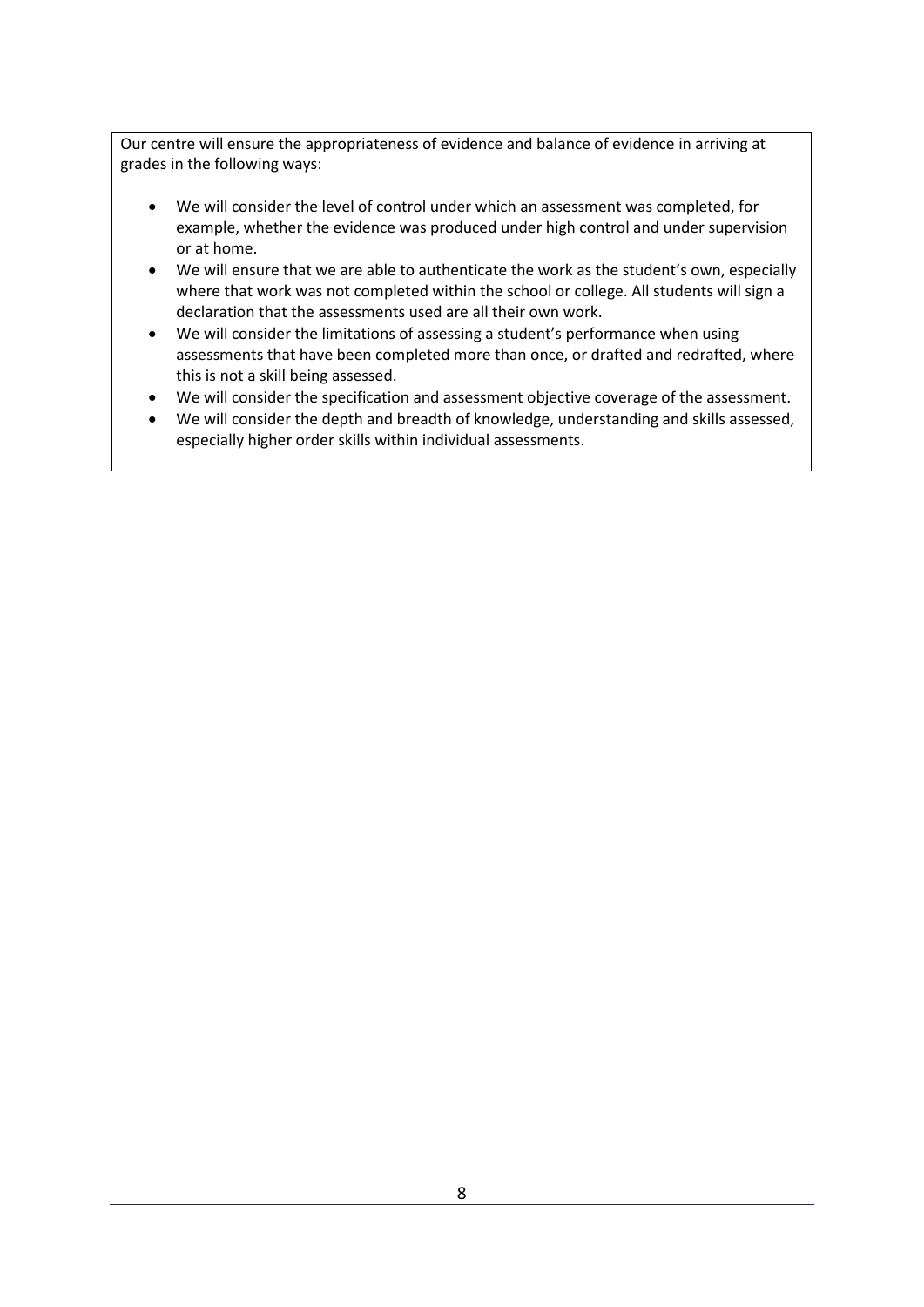## <span id="page-9-0"></span>Determining teacher assessed grades

This section of our Centre Policy outlines the approach our centre will take to awarding teacher assessed grades.

#### **Awarding teacher assessed grades based on evidence**

- Our teachers will determine grades based on evidence which is commensurate with the standard at which a student is performing, i.e. their demonstrated knowledge, understanding and skills across the content of the course they have been taught.
- Our teachers will record how the evidence was used to arrive at a fair and objective grade, which is free from bias.
- Our teachers will produce an Assessment Record for each subject cohort and will share this with their Head of Department. Any necessary variations for individual students will also be shared.
- Each student will have a subject "top sheet" detailing any special considerations, changes or mitigating circumstances.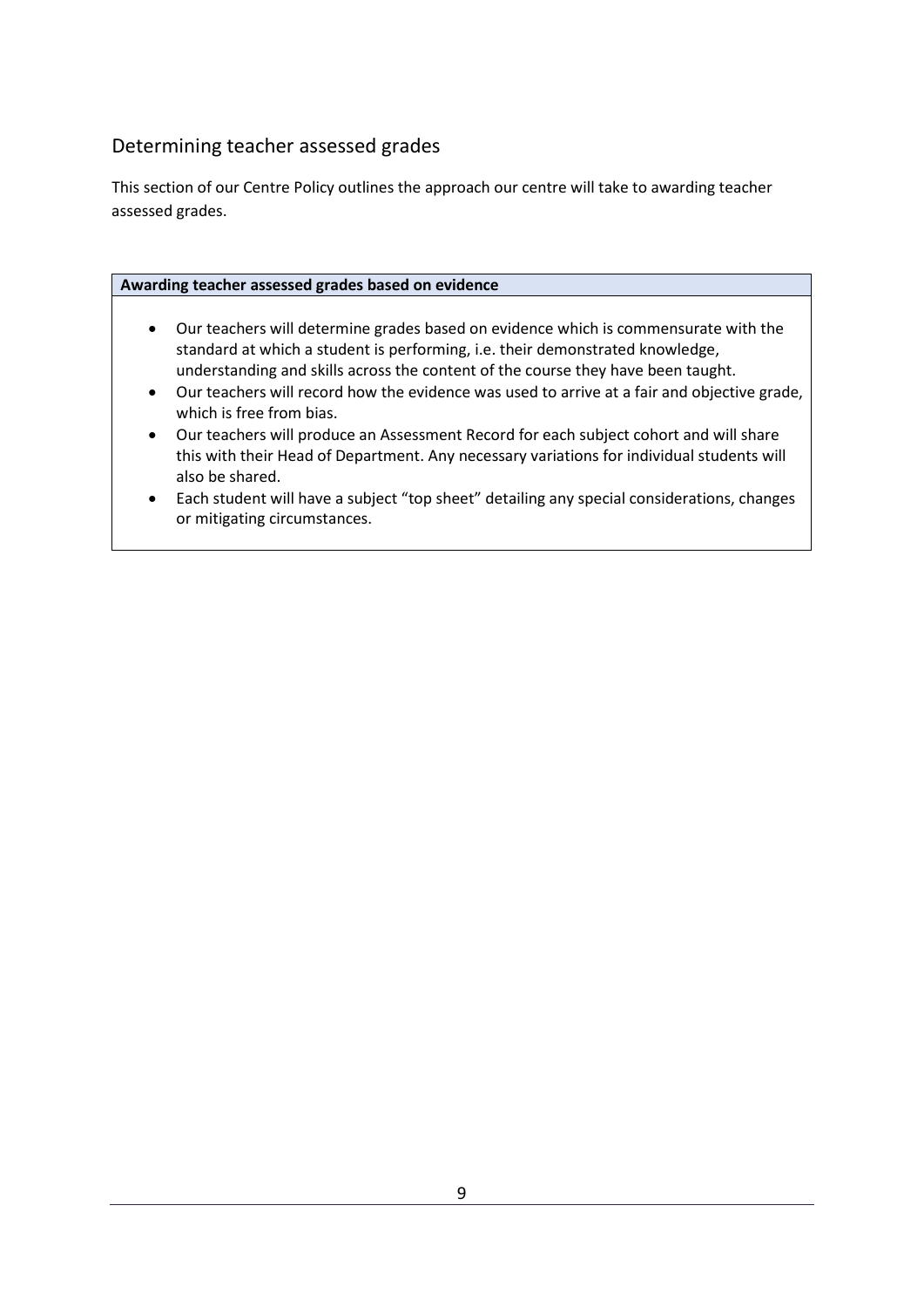### <span id="page-10-0"></span>Internal quality assurance

This section of our Centre Policy outlines the approach our centre will take to ensure internal standardisation of teacher assessed grades, to ensure consistency, fairness and objectivity of decisions.

Head of Centre Internal Quality Assurance and Declaration

#### **Internal quality assurance**

- We will ensure that all teachers involved in deriving teacher assessed grades read and understand this Centre Policy document.
- In subjects where there is more than one teacher and/or class in the department, we will ensure that our centre carries out an internal standardisation process.
- We will ensure that all teachers are provided with training and support to ensure they take a consistent approach to:
	- o Arriving at teacher assessed grades
	- o Marking of evidence
	- o Reaching an holistic grading decision
	- o Applying the use of grading support and documentation
- We will conduct internal standardisation across all grades.
- We will ensure that the Assessment Record will form the basis of internal standardisation and discussions across teachers to agree the awarding of teacher assessed grades.
- Where necessary, we will review and reflect on individual grading decisions to ensure alignment with the standards as outlined by our awarding organisation(s).
- Where appropriate, we will amend individual grade decisions to ensure alignment with the standards as outlined by our awarding organisation(s).
- Where there is only one teacher involved in marking assessments and determining grades, then the output of this activity will be reviewed by an appropriate member of staff within the centre. There will also be standardisation with other schools.
	- o This will be for Food Preparation and Nutrition GCSE Head of Art and Technology
	- o For computing GCSE Head of Maths
	- o For music GCSE Head of Performing Arts
	- o For dance GCSE Head of Performing Arts
	- o For Enterprise and Marketing Cambridge National Head of Maths
	- o For German, French and Spanish the teachers of each language will review each other's grading.
- In respect of equality legislation, we will consider the range of evidence for students of different protected characteristics that are included in our internal standardisation.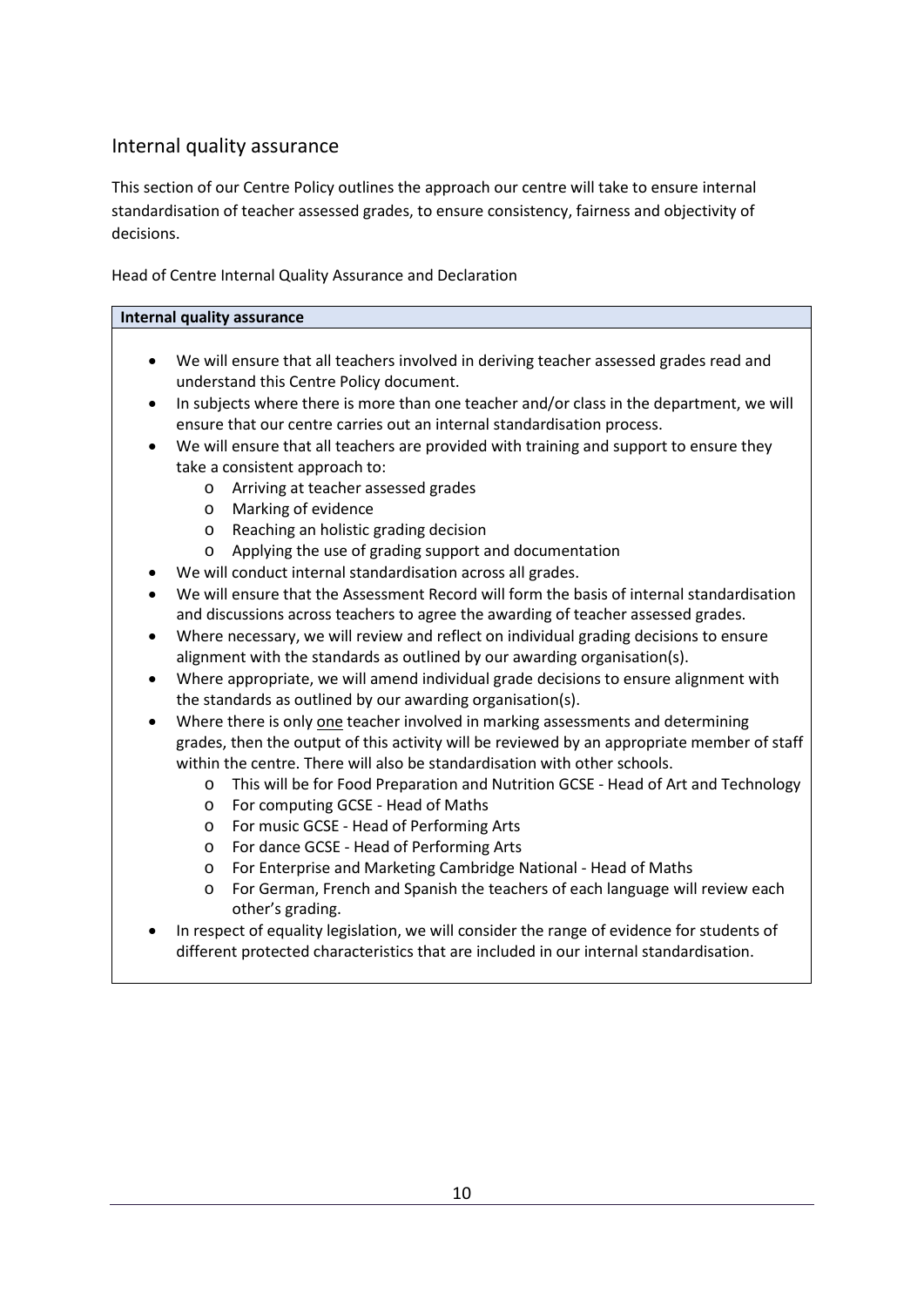## <span id="page-11-0"></span>Comparison of teacher assessed grades to results for previous cohorts

This section of our Centre Policy outlines the approach we will take to compare our teacher assessed grades in 2021 with results from previous cohorts.

#### **Comparison of Teacher Assessed Grades to results for previous cohorts**

- We will compile information on the grades awarded to our students in past June series in which exams took place (e.g. 2017 - 2019). We will use 4Matrix/FFT for GCSE and 4Matrix/ALPS for A level to compare with the results for 2017, 2018 and 2019.
- We will consider the size of our cohort from year to year. (The whole cohort was 151 in 2017, 159 in 2018 and 157 in 2019. This year it is 164.
- We will consider the stability of our centre's overall grade outcomes from year to year.
- We will consider the curriculum and courses on offer and staffing from year to year.
- We will consider both subject and centre level variation in our outcomes during the internal quality assurance process.
- We will prepare a succinct narrative on the outcomes of the review against historic data which, in the event of significant divergence from the qualifications-levels profiles attained in previous examined years, which address the reasons for this divergence. This commentary will be available for subsequent review during the QA process.

This section gives details of the approach our centre will follow if our initial teacher assessed grades for a qualification are viewed as overly lenient or harsh compared to results in previous years.

- We will compile historical data giving appropriate regard to potential mixtures of A\*-G and 9-1 grades in GCSEs. Where required, we will use the Ofqual guidance to convert legacy grades into the new 9 to 1 scale.
- We have never offered international GCSEs.
- We will bring together other data sources that will help to quality assure the grades we intend to award in 2021, e.g. KS2 scores, CAT scores showing prior attainment.

This section gives details of changes in our cohorts that need to be reflected in our comparisons.

- We will omit subjects that we no longer offer from the historical data. This year this applies to Mandarin Chinese, BTEC travel and tourism, Italian, and Russian.
- New courses with no historical data for comparison are Enterprise and Marketing and Child Development.

## <span id="page-11-1"></span>Access Arrangements and Special Considerations

This section of our Centre Policy outlines the approach our centre will take to provide students with appropriate access arrangements and take into account mitigating circumstances in particular instances.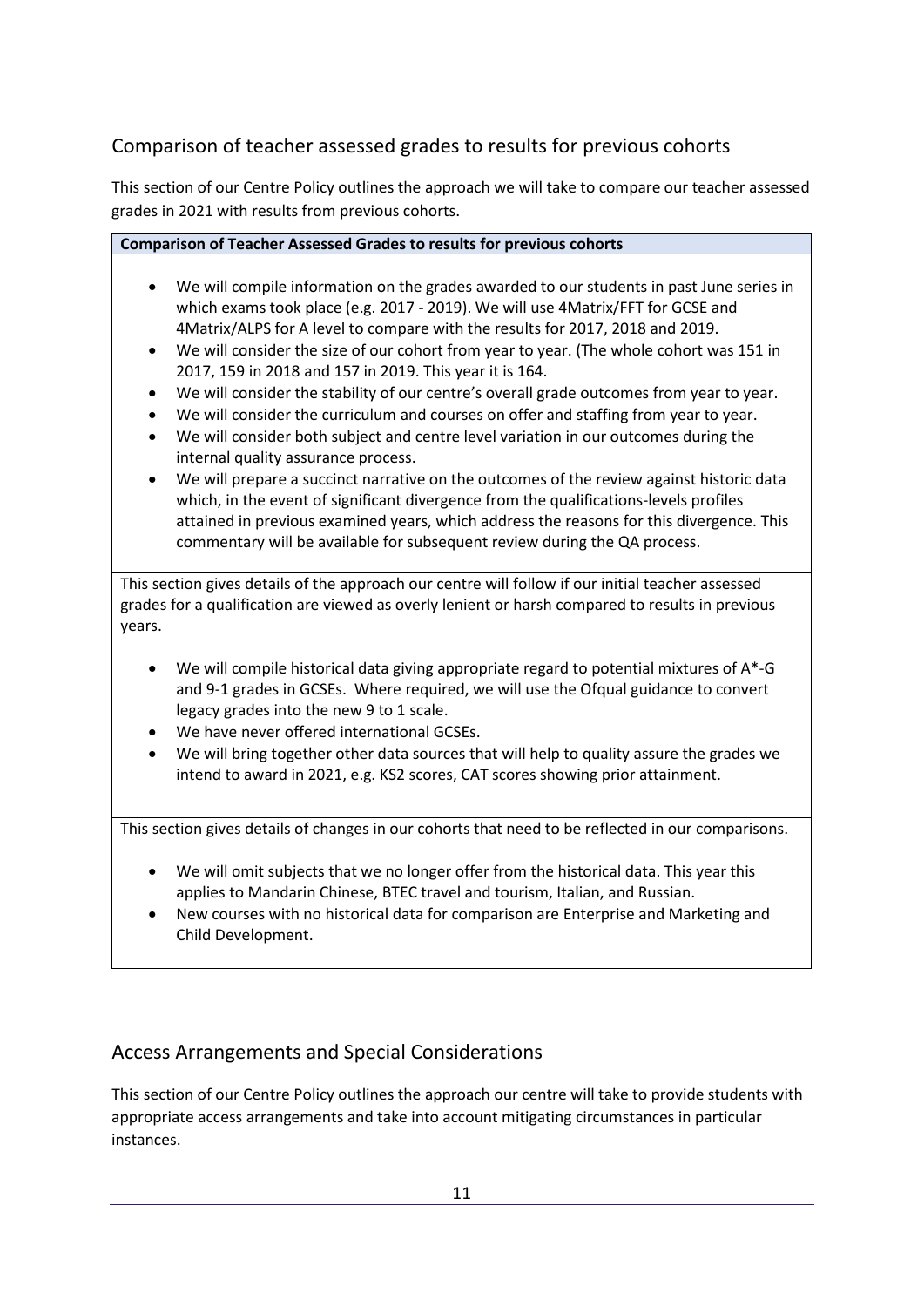#### **Reasonable adjustments and mitigating circumstances (special consideration)**

- Where students have agreed access arrangements or reasonable adjustments (for example a reader or scribe) we will make every effort to ensure that these arrangements are in place when assessments are being taken.
- Where an assessment has taken place without an agreed reasonable adjustment or access arrangement, we will remove that assessment from the basket of evidence and alternative evidence will be obtained.
- Where illness or other personal circumstances might have affected performance in assessments used in determining a student's standard of performance, we will take account of this when making judgements.
- We will record, as part of the Assessment Record, how we have incorporated any necessary variations to take account of the impact of illness or personal circumstances on the performance of individual students in assessments.
- To ensure consistency in the application of Special Consideration, we will ensure all teachers have read and understood the document:  $JCQ - A$  guide to the special [consideration process, with effect from 1 September 2020](https://www.jcq.org.uk/wp-content/uploads/2020/08/A-guide-to-the-spec-con-process-202021-Website-version.pdf)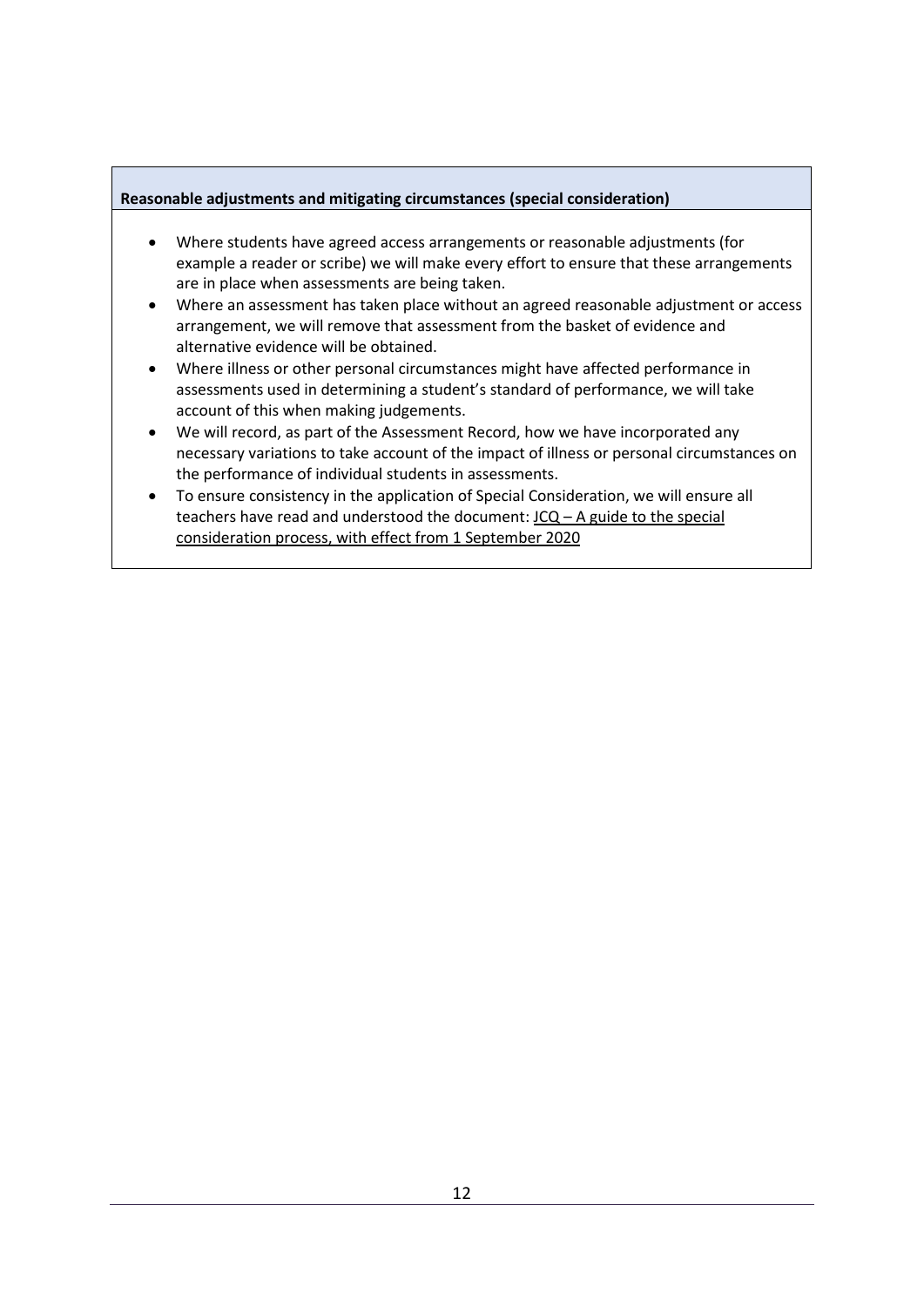<span id="page-13-0"></span>Addressing disruption/differential lost learning (DLL)

| B. Addressing Disruption/Differentiated Lost Learning (DLL) |
|-------------------------------------------------------------|
|                                                             |

- Teacher assessed grades will be determined based on evidence of the content that has been taught and assessed for each student.
- Where possible, the same evidence will be used for whole cohorts or groups.
- If a student has had significant lost learning in addition to the rest of the cohort, this will be taken into consideration. Alternative assessments will be used in this case.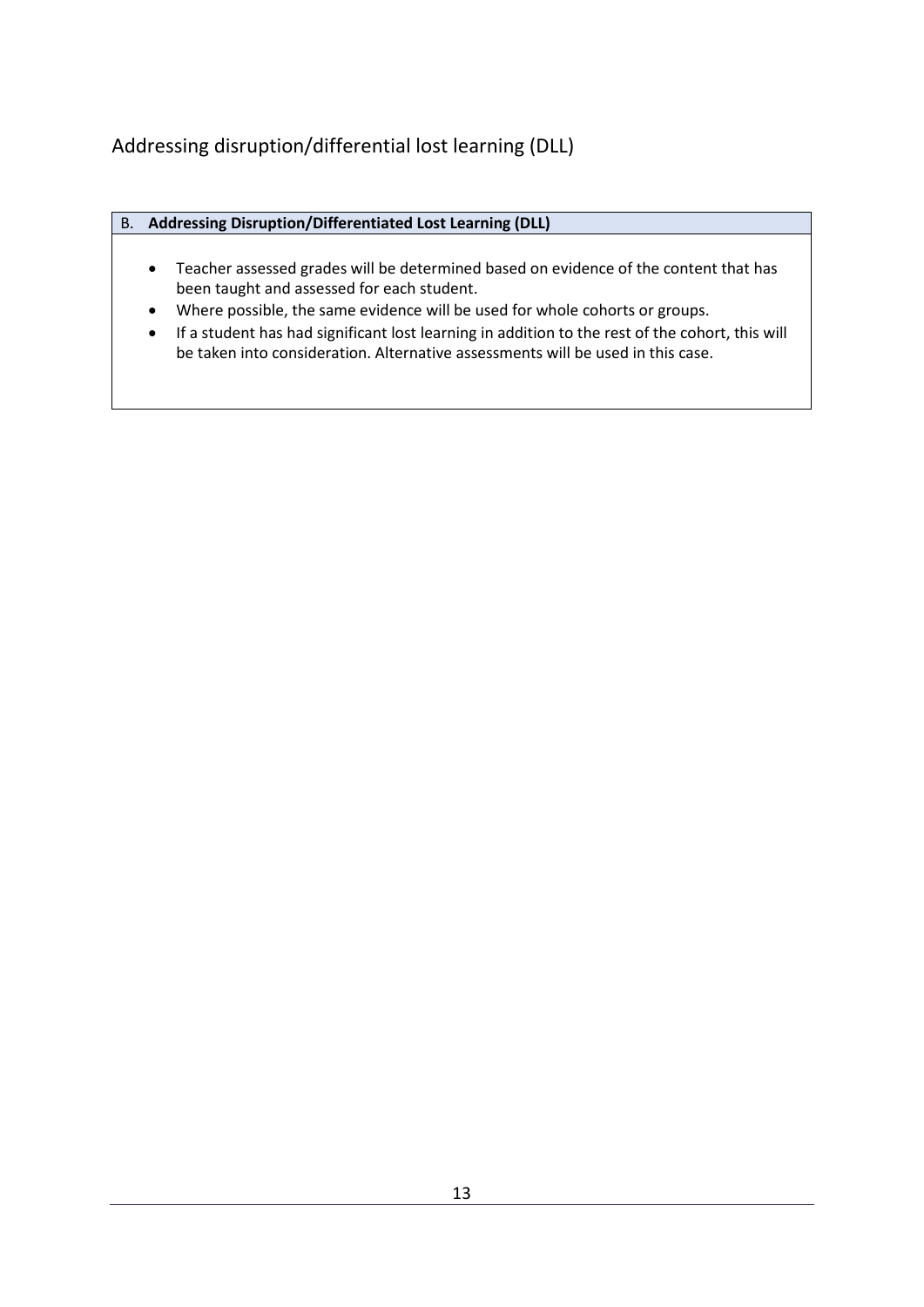## <span id="page-14-0"></span>Objectivity

This section of our Centre Policy outlines the arrangements in place to ensure objectivity of decisions.

#### **Objectivity**

Staff will fulfil their duties and responsibilities in relation to relevant equality and disability legislation.

Senior Leaders, Heads of Department and Centre will consider:

- sources of unfairness and bias (situations/contexts, difficulty, presentation and format, language, conditions for assessment, marker preconceptions);
- how to minimise bias in questions and marking and hidden forms of bias); and
- bias in teacher assessed grades.

To ensure objectivity, all staff involved in determining teacher assessed grades will be made aware that:

- unconscious bias can skew judgements;
- the evidence presented should be valued for its own merit as an indication of performance and attainment;
- teacher assessed grades should not be influenced by candidates' positive or challenging personal circumstances, character, behaviour, appearance, socio-economic background, or protected characteristics;
- unconscious bias is more likely to occur when quick opinions are formed; so we will adopt a strong process and give teachers time to consider their decisions

Our internal standardisation process will help to ensure that there are different perspectives to the quality assurance process.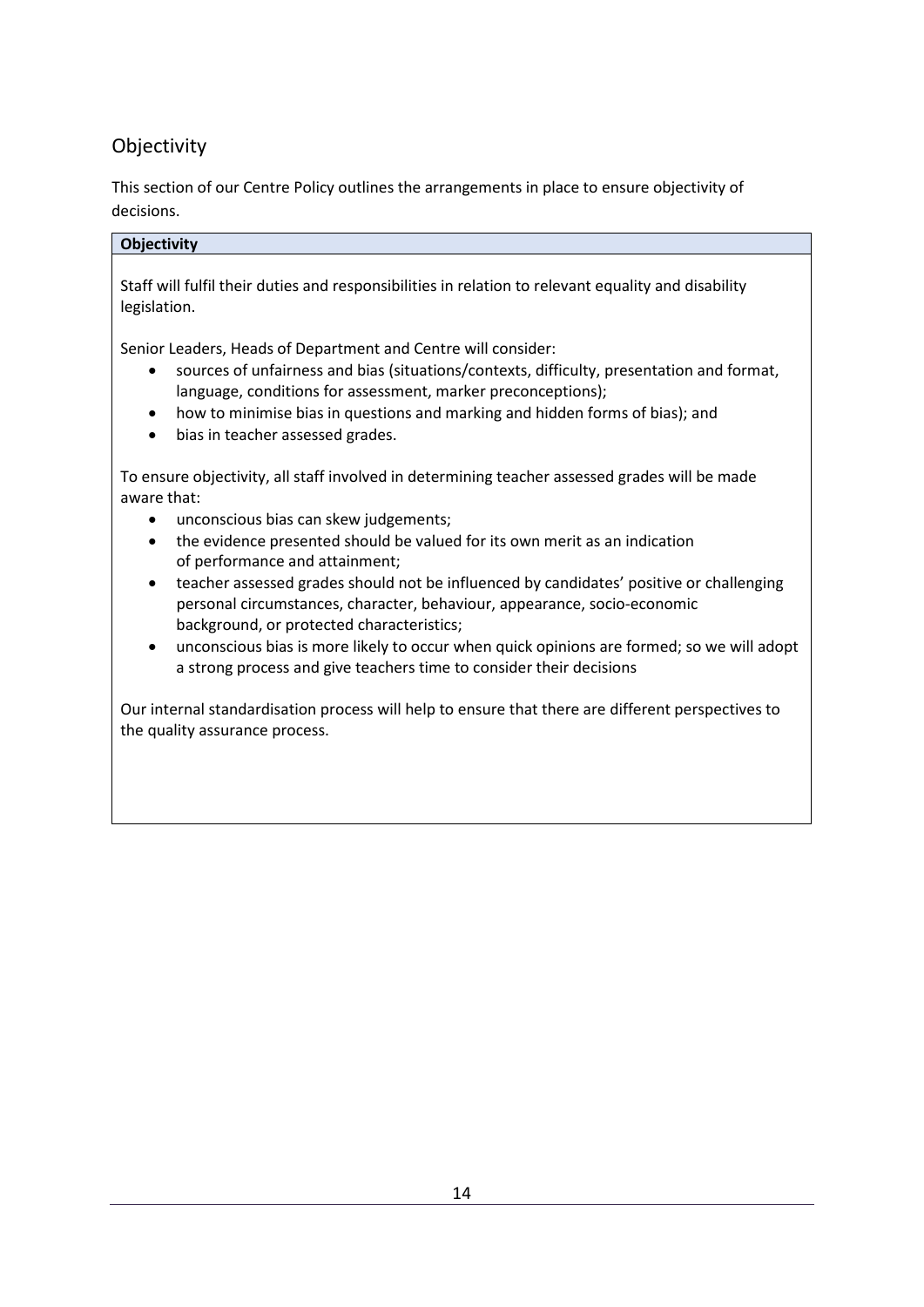## <span id="page-15-0"></span>Recording decisions and retention of evidence and data

This section of our Centre Policy outlines our arrangements to recording decisions and to retaining evidence and data.

| $\mathsf{C}.\mathsf{C}$ | Recording Decisions and Retention of Evidence and Data                                                                                                                                                                          |
|-------------------------|---------------------------------------------------------------------------------------------------------------------------------------------------------------------------------------------------------------------------------|
|                         | We will ensure that teachers and Heads of Faculty maintain records that show how the<br>$\bullet$<br>teacher assessed grades process operated, including the rationale for decisions in relation<br>to individual marks/grades. |
|                         | We will ensure that evidence is maintained across a variety of tasks to develop an holistic<br>$\bullet$                                                                                                                        |
|                         | view of each student's demonstrated knowledge, understanding and skills in the areas of<br>content taught.                                                                                                                      |
|                         | We will put in place recording requirements for the various stages of the process to<br>$\bullet$                                                                                                                               |

- ensure the accurate and secure retention of the evidence used to make decisions.
- We will comply with our obligations regarding data protection legislation.
- We will ensure that the grades accurately reflect the evidence submitted.
- We will ensure that evidence is retained electronically or on paper in a secure centrebased system that can be readily shared with our awarding organisation(s).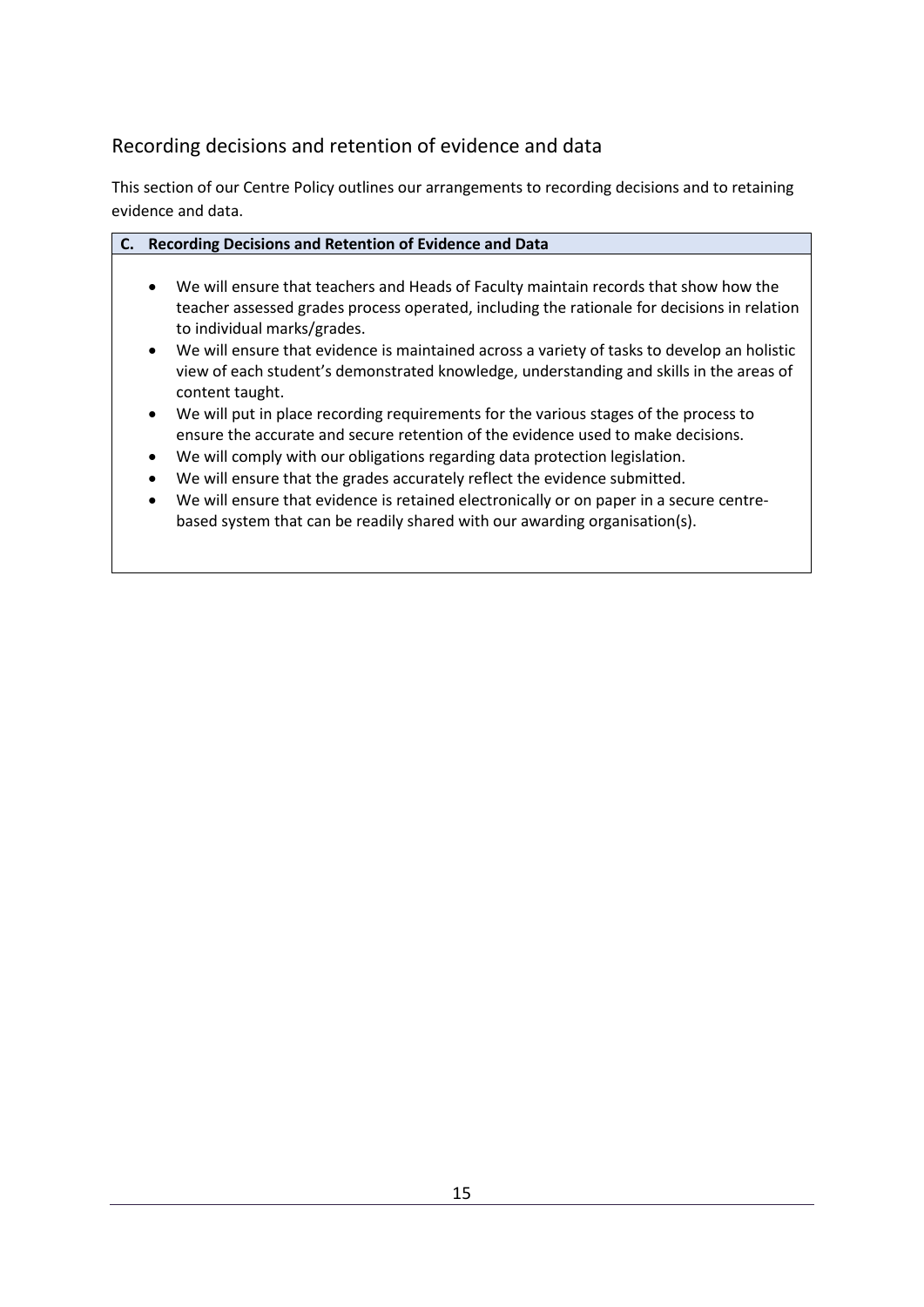## <span id="page-16-0"></span>Authenticating evidence

#### **D. Authenticating evidence**

This section of our Centre Policy details the mechanisms in place to ensure that teachers are confident in the authenticity of evidence, and the process for dealing with cases where evidence is not thought to be authentic.

- Robust mechanisms, which will include using high control conditions assessments as part of the judgement, student and staff declaration sheets and comparison of student work across the course, will be in place to ensure that teachers are confident that work used as evidence is the students' own and that no inappropriate levels of support have been given to students to complete it, either within the centre or with external tutors.
- It is understood that awarding organisations will investigate instances where it appears evidence is not authentic. We will follow all guidance provided by awarding organisations to support these determinations of authenticity.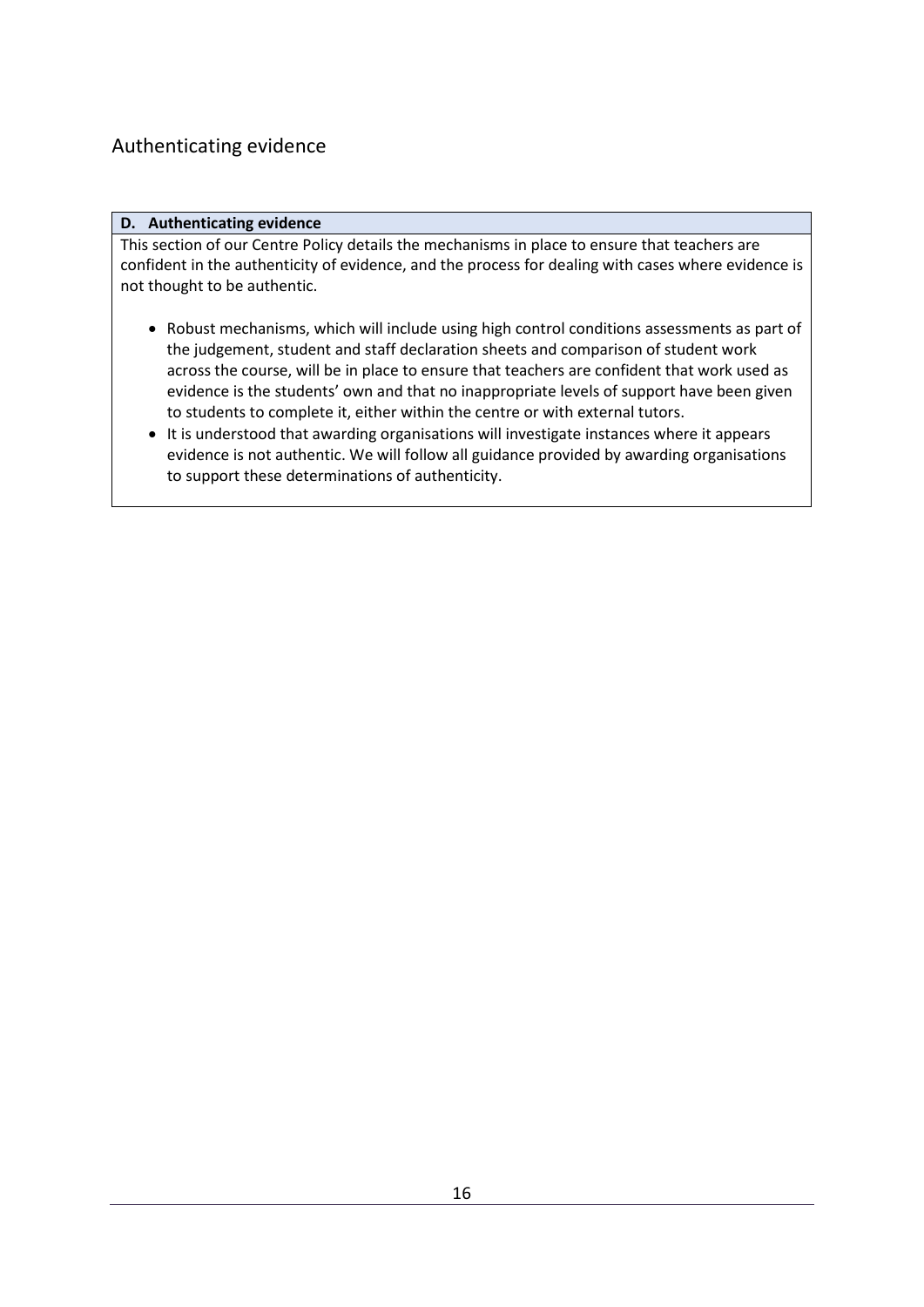## <span id="page-17-0"></span>Confidentiality, malpractice and conflicts of interest

#### Confidentiality

This section of our Centre Policy outlines the measures in place to ensure the confidentiality of the grades our centre determines, and to make students aware of the range of evidence on which those grades will be based.

#### **A. Confidentiality**

- All staff involved have been made aware of the need to maintain the confidentiality of teacher assessed grades.
- All teaching staff have been briefed on the requirement to share details of the range of evidence on which students' grades will be based, while ensuring that details of the final grades remain confidential.
- Relevant details from this Policy, including requirements around sharing details of evidence and the confidentiality requirements, have been shared with parents/carers.

#### Malpractice

This section of our Centre Policy outlines the measures in place to prevent malpractice and other breaches of exam regulations, and to deal with such cases if they occur.

|           | <b>B.</b> Malpractice                                                                      |
|-----------|--------------------------------------------------------------------------------------------|
|           |                                                                                            |
|           | Our general centre policies regarding malpractice, maladministration and conflicts of      |
|           | interest have been reviewed to ensure they address the specific challenges of delivery in  |
|           | Summer 2021.                                                                               |
|           | All staff involved have been made aware of these policies, and have received training in   |
|           | them as necessary.                                                                         |
| $\bullet$ | All staff involved have been made aware of the specific types of malpractice which may     |
|           | affect the Summer 2021 series including:                                                   |
|           | $-$ breaches of internal security;                                                         |
|           | - deception;                                                                               |
|           | $-$ improper assistance to students;                                                       |
|           | failure to appropriately authenticate a student's work;                                    |
|           | over direction of students in preparation for common assessments;                          |
|           | allegations that centres submit grades not supported by evidence that they know to         |
|           | be inaccurate;                                                                             |
|           | $-$ centres enter students who were not originally intending to certificate a grade in the |
|           | Summer 2021 series;                                                                        |
|           | failure to engage as requested with awarding organisations during the External Quality     |
|           | Assurance and appeal stages; and                                                           |

− failure to keep appropriate records of decisions made and teacher assessed grades.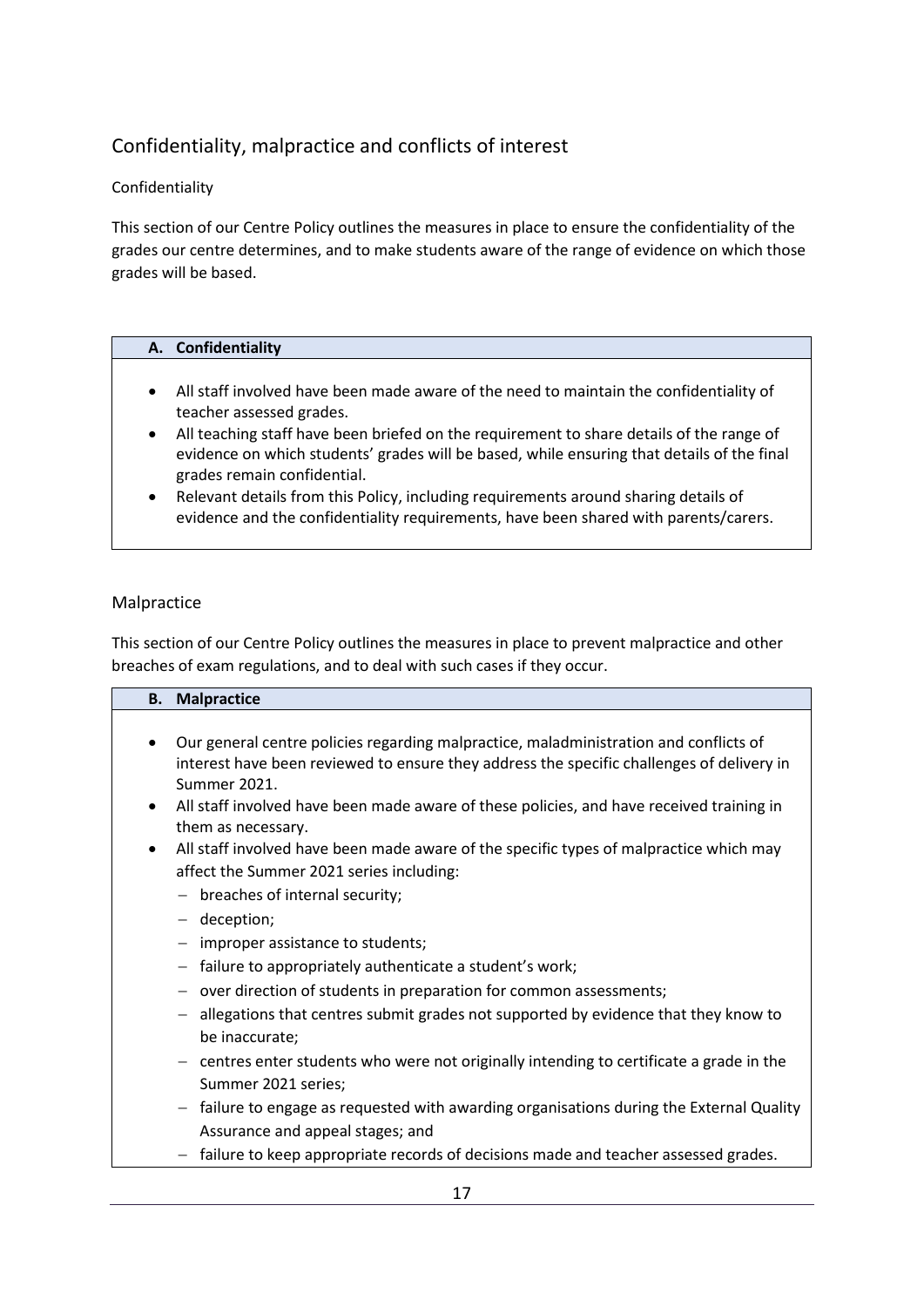• The consequences of malpractice or maladministration as published in the JCQ guidance[: JCQ Suspected](https://www.jcq.org.uk/exams-office/malpractice/jcq-suspected-malpractice-policies-and-procedures-2019-2020) Malpractice: Policies and Procedures and including the risk of a delay to students receiving their grades, up to, and including, removal of centre status have been outlined to all relevant staff.

#### Conflicts of Interest

This section of our Centre Policy outlines the measures in place to address potential conflicts of interest.

|           | C. Conflicts of Interest                                                                                                                                                                                                                 |
|-----------|------------------------------------------------------------------------------------------------------------------------------------------------------------------------------------------------------------------------------------------|
|           |                                                                                                                                                                                                                                          |
| $\bullet$ | To protect the integrity of assessments, all staff involved in the determination of grades<br>must declare any conflict of interest such as relationships with students to our Head of<br>Centre for further consideration.              |
| $\bullet$ | Our Head of Centre will take appropriate action to manage any conflicts of interest<br>arising with centre staff in accordance with the JCQ documents - General Regulations<br>for Approved Centres, 1 September 2020 to 31 August 2021. |
| $\bullet$ | We will also carefully consider the need to separate duties and personnel to ensure<br>fairness in later process reviews and appeals.                                                                                                    |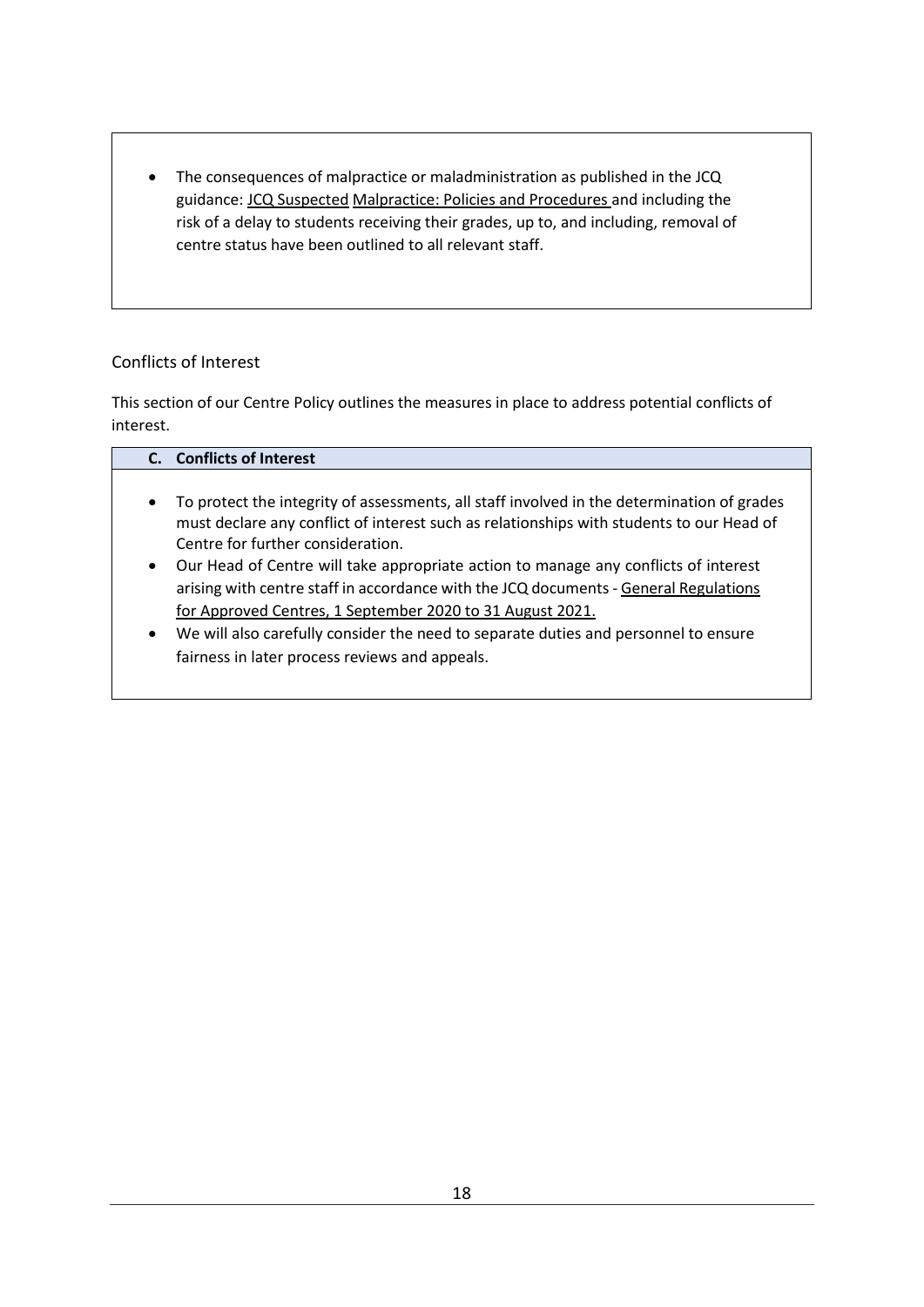## <span id="page-19-0"></span>Private candidates

This section of our Centre Policy outlines our approach to working with Private Candidates to arrive at appropriate grades.

| A. Private Candidates |  |
|-----------------------|--|
|-----------------------|--|

- Our arrangements for assessing Private Candidates to arrive at appropriate grades are identical to the approaches utilised for internal candidates.
- Where it has been necessary to utilise different approaches, the **JCQ Guidance on Private Candidates** has been followed and any divergences from our approach for internal candidates have been recorded on the appropriate class/student documentation.
- In undertaking the review of cohort grades in conjunction with our centre results profiles from previous examined years, the grades determined by our centre for Private Candidates have been excluded from our analysis.

### External Quality Assurance

This section of our Centre Policy outlines the arrangements in place to comply with awarding organisation arrangements for External Quality Assurance of teacher assessed grades in a timely and effective way.

|           | A. External Quality Assurance                                                              |
|-----------|--------------------------------------------------------------------------------------------|
|           |                                                                                            |
| $\bullet$ | All staff involved have been made aware of the awarding organisation requirements for      |
|           | External Quality Assurance as set out in the JCQ Guidance.                                 |
| $\bullet$ | All necessary records of decision-making in relation to determining grades have been       |
|           | properly kept and can be made available for review as required.                            |
| $\bullet$ | All student evidence on which decisions regarding the determination of grades has been     |
|           | retained and can be made available for review as required.                                 |
| $\bullet$ | Instances where student evidence used to decide teacher assessed grades is not available,  |
|           | for example where the material has previously been returned to students and cannot now     |
|           | be retrieved, will be clearly recorded on the appropriate documentation.                   |
| $\bullet$ | All staff involved have been briefed on the possibility of interaction with awarding       |
|           | organisations during the different stages of the External Quality Assurance process and    |
|           | can respond promptly and fully to enquiries, including attendance at Virtual Visits should |
|           | this prove necessary.                                                                      |
| $\bullet$ | Arrangements are in place to respond fully and promptly to any additional                  |
|           | requirements/reviews that may be identified as a result of the External Quality Assurance  |
|           | process.                                                                                   |
| $\bullet$ | Staff have been made aware that a failure to respond fully and effectively to such         |
|           | additional requirements may result in further action by the awarding organisations,        |
|           | including the withholding of results.                                                      |
|           |                                                                                            |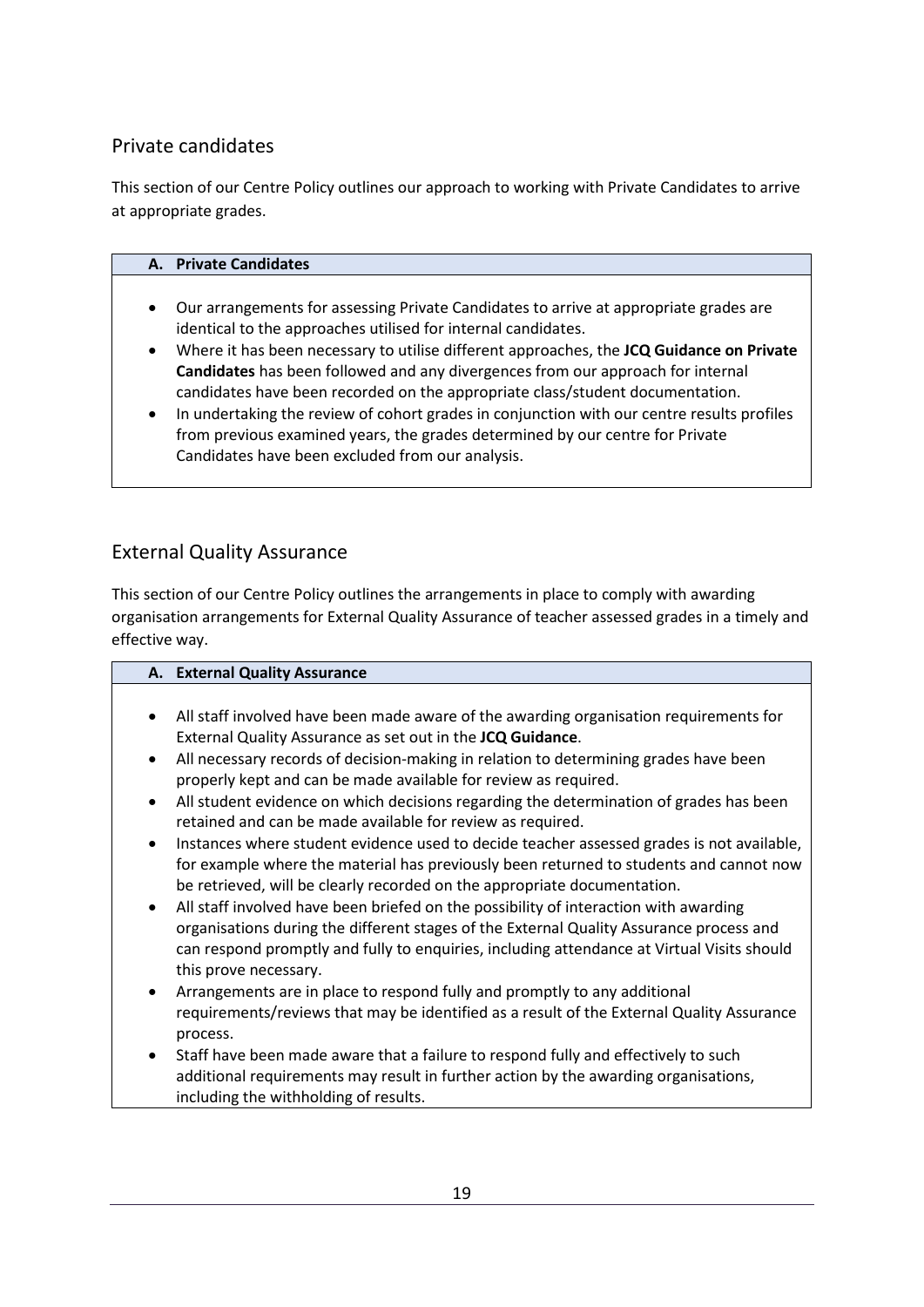### <span id="page-20-0"></span>Results

This section of our Centre Policy outlines our approach to the receipt and issue of results to students and the provision of necessary advice and guidance.

## **A. Results** • All staff involved have been made aware of the specific arrangements for the issue of results in Summer 2021, including the issuing of A/AS and GCSE results in the same week. • Arrangements will be made to ensure the necessary staffing, including exams office and support staff, to enable the efficient receipt and release of results to our students. • Arrangements will be in place for the provision of all necessary advice, guidance and support, including pastoral support, to students on receipt of their results. • Such guidance will include advice on the appeals process in place in 2021 (see below). • Appropriate staff will be available to respond promptly to any requests for information from awarding organisations, for example regarding missing or incomplete results, to enable such issues to be swiftly resolved. • Parents/carers have been made aware of arrangements for results days.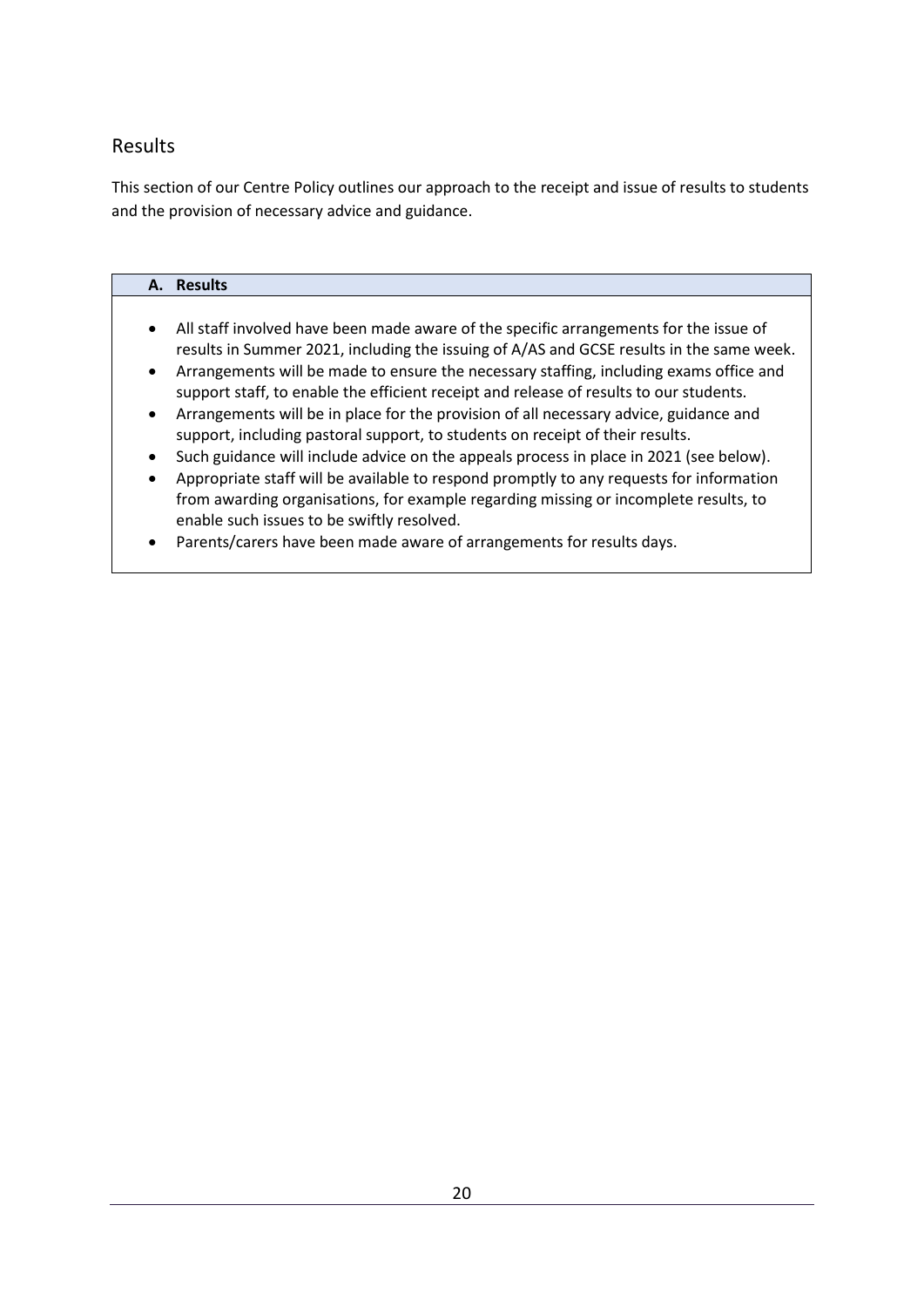## <span id="page-21-0"></span>Appeals

This section of our Centre Policy outlines our approach to Appeals, to ensure that they are handled swiftly and effectively, and in line with JCQ requirements.

## **A. Appeals** • All staff involved have been made aware of the arrangements for, and the requirements of, appeals in Summer 2021, as set out in the **JCQ Guidance**.

- Internal arrangements will be in place for the swift and effective handling of Centre Reviews in compliance with the requirements.
- All necessary staff have been briefed on the process for, and timing of, such reviews, and will be available to ensure their prompt and efficient handling.
- Learners have been appropriately guided as to the necessary stages of appeal.
- Arrangements will be in place for the timely submission of appeals to awarding organisations, including any priority appeals, for example those on which university places depend.
- Arrangements will be in place to obtain the written consent of students to the initiation of appeals, and to record their awareness that grades may go down as well as up on appeal.
- Appropriate information on the appeals process will be provided to parents/carers.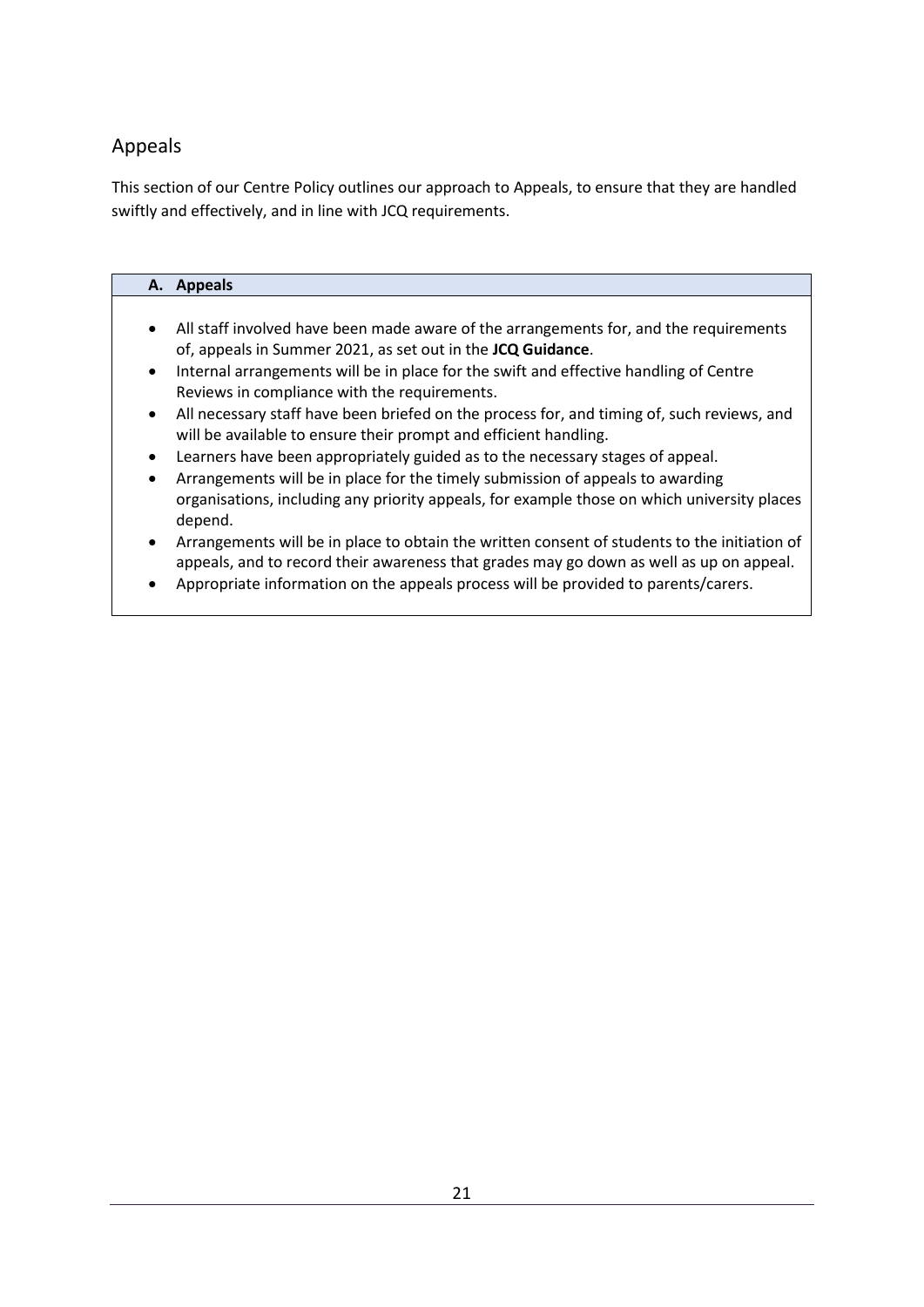**Appendix 1**



# Assessment Record Form

## FOR A/AS LEVELS AND GCSES FOR SUMMER 2021

<span id="page-22-0"></span>

| DEPARTMENT     |  |
|----------------|--|
| <b>SUBJECT</b> |  |
| <b>LEVEL</b>   |  |
| QUAN CODE      |  |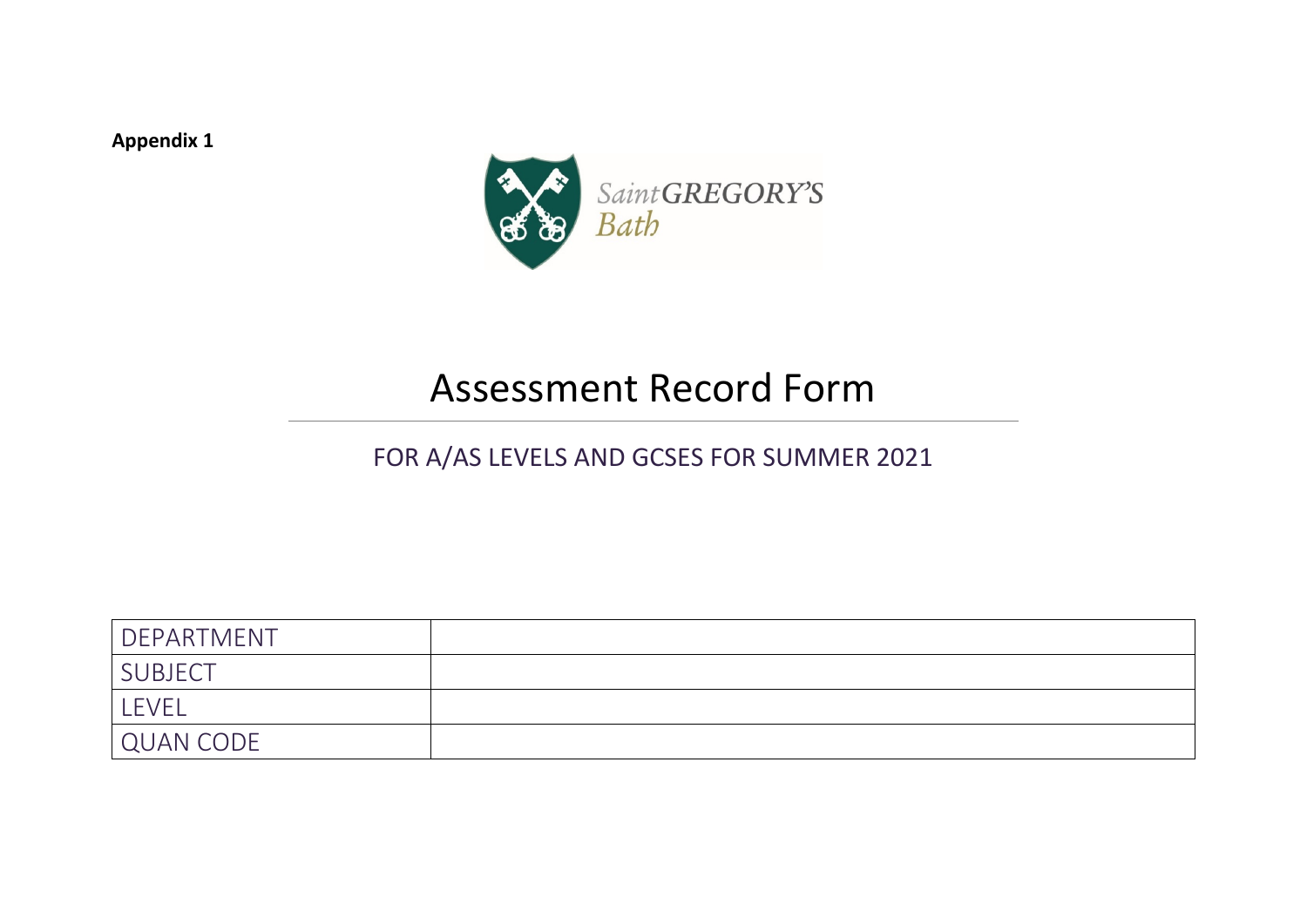- Please detail the assessments used for the subject cohort (i.e. assessment resource, mock examination, controlled assessment, homework etc.).
- The Assessment Form should include the sources of the assessment evidence being used and the rationale for the choice of evidence, the level of control under which assessments were completed (i.e. exam-type conditions would provide a high degree of control), and any other evidence that explains the determination of the final teacher assessed grades.

*Note:* Ideally, the evidence used will be consistent across the class or cohort but that may not always be the case if a student has missed some teaching, or one or more assessments, for valid reasons. Any necessary variations for individual students should be recorded on their top sheet.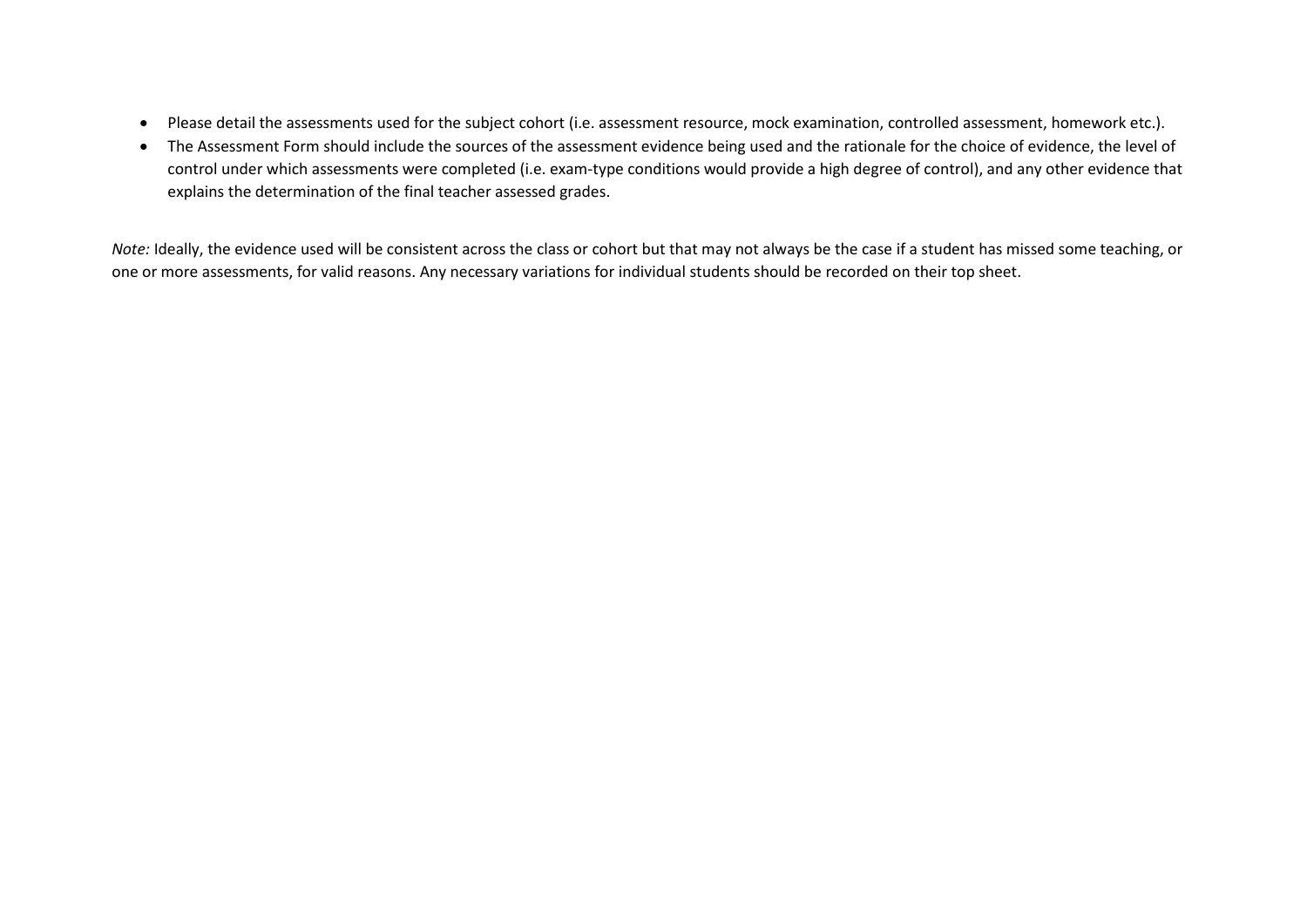| Assessment                                                                                                   | Date                                                                                                                                              | Type of<br>Assessment | Unit $\_$ |                 |     | Unit $\_$ |     |                 |     | Unit $\_$ |     |                 |     | Level of<br>Control<br>H, M, L |          |
|--------------------------------------------------------------------------------------------------------------|---------------------------------------------------------------------------------------------------------------------------------------------------|-----------------------|-----------|-----------------|-----|-----------|-----|-----------------|-----|-----------|-----|-----------------|-----|--------------------------------|----------|
|                                                                                                              |                                                                                                                                                   |                       | AO1       | AO <sub>2</sub> | AO3 | AO4       | AO1 | AO <sub>2</sub> | AO3 | AO4       | AO1 | AO <sub>2</sub> | AO3 | AO4                            |          |
| Assessment 1: e.g. Mock                                                                                      |                                                                                                                                                   | [e.g. Examination]    | Y/N       | Y/N             | Y/N | Y/N       | Y/N | Y/N             | Y/N | Y/N       | Y/N | Y/N             | Y/N | Y/N                            | [e.g. H] |
| Assessment 2: [identifier]                                                                                   |                                                                                                                                                   |                       |           |                 |     |           |     |                 |     |           |     |                 |     |                                |          |
| Assessment 3: [identifier]                                                                                   |                                                                                                                                                   |                       |           |                 |     |           |     |                 |     |           |     |                 |     |                                |          |
| Assessment 4: [identifier]                                                                                   |                                                                                                                                                   |                       |           |                 |     |           |     |                 |     |           |     |                 |     |                                |          |
| Assessment 5: [identifier]                                                                                   |                                                                                                                                                   |                       |           |                 |     |           |     |                 |     |           |     |                 |     |                                |          |
| Assessment 6: [identifier]                                                                                   |                                                                                                                                                   |                       |           |                 |     |           |     |                 |     |           |     |                 |     |                                |          |
| Assessment 7: [identifier]                                                                                   |                                                                                                                                                   |                       |           |                 |     |           |     |                 |     |           |     |                 |     |                                |          |
| Assessment 8: [identifier]                                                                                   |                                                                                                                                                   |                       |           |                 |     |           |     |                 |     |           |     |                 |     |                                |          |
| [add/delete as necessary]                                                                                    |                                                                                                                                                   |                       |           |                 |     |           |     |                 |     |           |     |                 |     |                                |          |
|                                                                                                              |                                                                                                                                                   |                       |           |                 |     |           |     |                 |     |           |     |                 |     |                                |          |
| If an assessment objective has been omitted at subject cohort level please briefly outline the reasons why:- |                                                                                                                                                   |                       |           |                 |     |           |     |                 |     |           |     |                 |     |                                |          |
|                                                                                                              |                                                                                                                                                   |                       |           |                 |     |           |     |                 |     |           |     |                 |     |                                |          |
|                                                                                                              |                                                                                                                                                   |                       |           |                 |     |           |     |                 |     |           |     |                 |     |                                |          |
|                                                                                                              |                                                                                                                                                   |                       |           |                 |     |           |     |                 |     |           |     |                 |     |                                |          |
|                                                                                                              |                                                                                                                                                   |                       |           |                 |     |           |     |                 |     |           |     |                 |     |                                |          |
|                                                                                                              |                                                                                                                                                   |                       |           |                 |     |           |     |                 |     |           |     |                 |     |                                |          |
|                                                                                                              | Outline the rationale for the choice of assessment evidence used, i.e. why the evidence above was used and how it supports the grading decision:- |                       |           |                 |     |           |     |                 |     |           |     |                 |     |                                |          |
|                                                                                                              |                                                                                                                                                   |                       |           |                 |     |           |     |                 |     |           |     |                 |     |                                |          |
|                                                                                                              |                                                                                                                                                   |                       |           |                 |     |           |     |                 |     |           |     |                 |     |                                |          |
|                                                                                                              |                                                                                                                                                   |                       |           |                 |     |           |     |                 |     |           |     |                 |     |                                |          |
|                                                                                                              |                                                                                                                                                   |                       |           |                 |     |           |     |                 |     |           |     |                 |     |                                |          |
|                                                                                                              |                                                                                                                                                   |                       |           |                 |     |           |     |                 |     |           |     |                 |     |                                |          |

Indicate which assessment objectives were covered in each piece of assessment evidence (Y/N), and whether the assessment was conducted with a High (H), Medium (M) or Limited (L) level of control.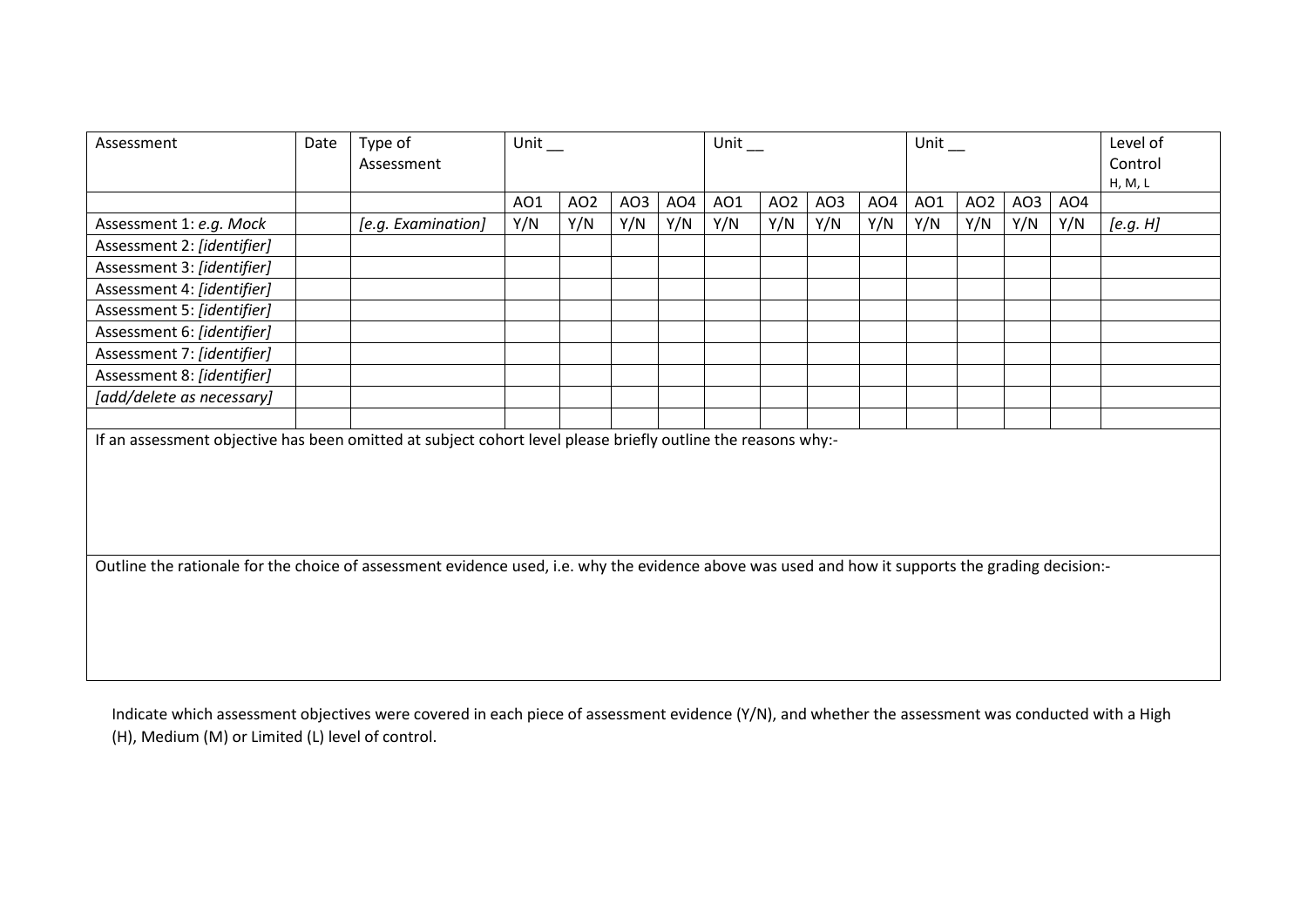| Subject title                       |  |
|-------------------------------------|--|
| Subject code                        |  |
| Head of Department signature / date |  |
| Subject teacher signature / date    |  |
| Add additional teachers as required |  |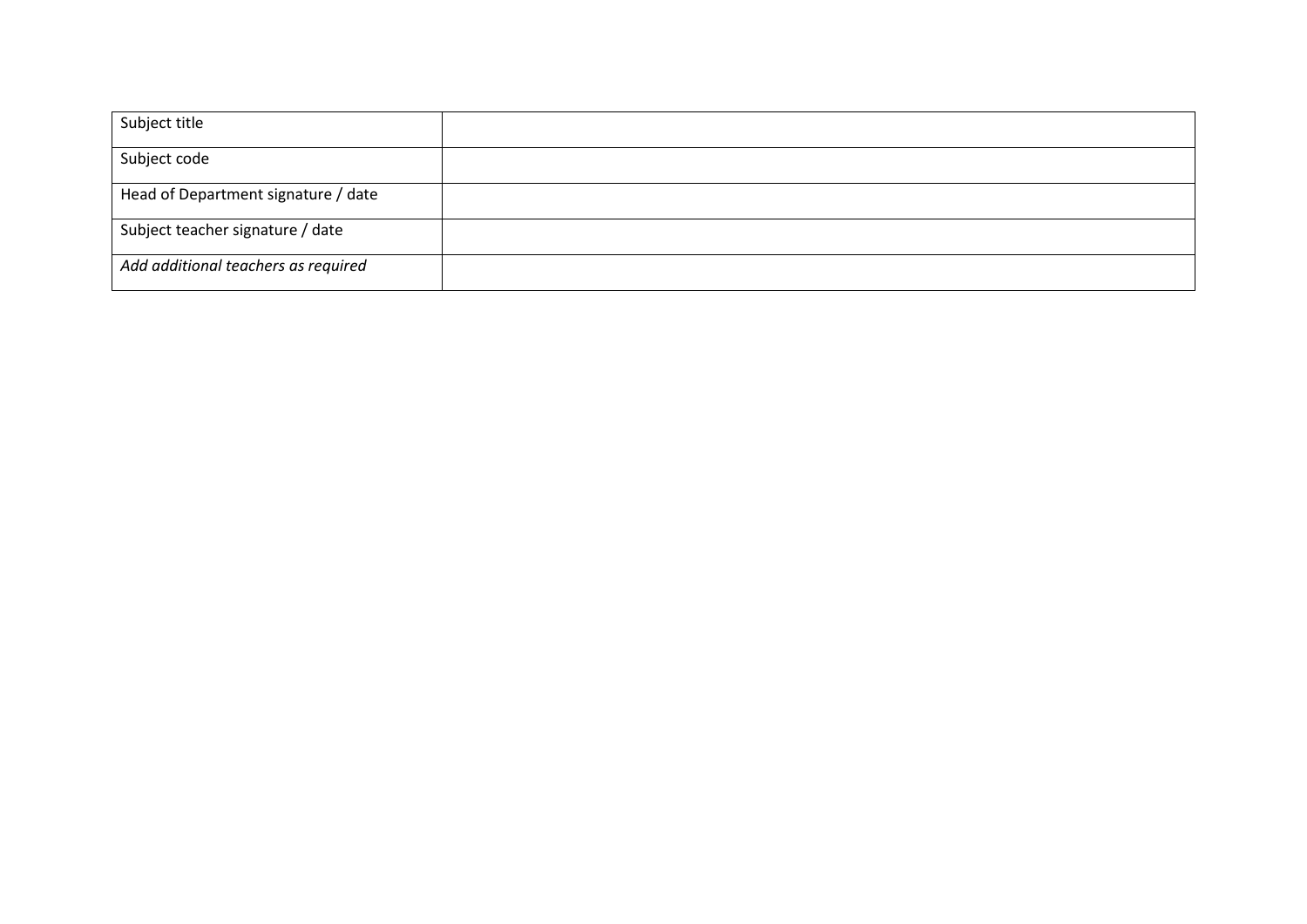<span id="page-26-0"></span>**Appendix 2 – Head of Subject Checklist**



# Head of Subject Checklist / Declaration

# FOR A/AS LEVELS AND GCSES FOR SUMMER 2021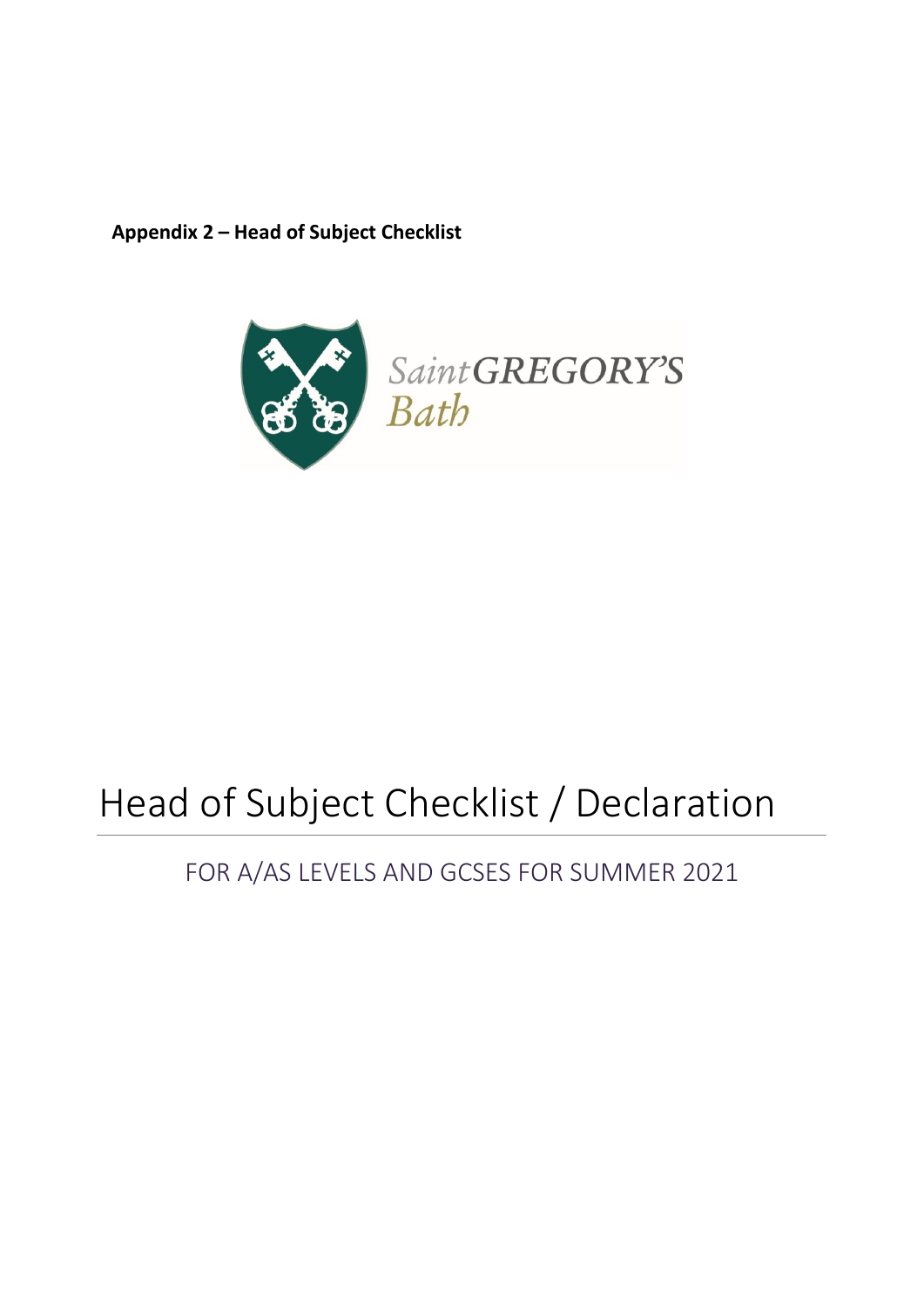## **Head of Subject Checklist / Declaration**

| <b>Department</b> |  |
|-------------------|--|
| Subject           |  |
| Level             |  |
| Qan code          |  |

The Head of Department must complete the following checklist/declaration before submitting subject outcomes for internal standardisation.

| <b>Declaration</b> |                                                                                                         |  |  |  |  |
|--------------------|---------------------------------------------------------------------------------------------------------|--|--|--|--|
| 1.                 | Students' grades have been determined using only the evidence detailed in the subject's Assessment      |  |  |  |  |
|                    | Record, including any variations for individual students.                                               |  |  |  |  |
| 2.                 | Where applicable, the students were given their approved access arrangements whilst producing the       |  |  |  |  |
|                    | evidence contributing to the final grade and the access arrangements have been documented in the        |  |  |  |  |
|                    | Assessment Record.                                                                                      |  |  |  |  |
| 3.                 | Where applicable, mitigating circumstances (special consideration) that affected candidates in          |  |  |  |  |
|                    | producing evidence that contributed to their grade was taken into account in determining                |  |  |  |  |
|                    | candidates' grades according to the document JCQ Guidance on the determination of grades for A/AS       |  |  |  |  |
|                    | Levels and GCSEs for summer 2021, and this has been documented in the Assessment Record.                |  |  |  |  |
| 4.                 | The evidence has been authenticated as the candidates' own work.                                        |  |  |  |  |
| 5.                 | Where applicable, evidence from other centres has been taken into account (e.g. when a student has      |  |  |  |  |
|                    | moved schools or is dual registered).                                                                   |  |  |  |  |
| 6.                 | The grades for this year's cohort have been compared to cohorts from previous years when exams          |  |  |  |  |
|                    | have taken place. Significant deviations are explained below.                                           |  |  |  |  |
| 7.                 | At departmental level, we have determined which evidence will be considered and the relative            |  |  |  |  |
|                    | merits of each to be consistently applied across all candidates, where appropriate, by all teachers.    |  |  |  |  |
| 8.                 | At departmental level, the teaching team have considered the various sources of potential evidence      |  |  |  |  |
|                    | against the criteria (including consistency of marking for historic assessments).                       |  |  |  |  |
|                    | 9. A review has been completed in line with the school assessment and teacher assessed grades           |  |  |  |  |
|                    | policies. Records have been retained detailing all staff involved in the process, work reviewed,        |  |  |  |  |
|                    | judgements and any adjustments made at a Department level. These records are readily available.         |  |  |  |  |
|                    | 10. Consideration has been given to ensure decisions made are free from bias and aligned to appropriate |  |  |  |  |
|                    | equality and discrimination legislation.                                                                |  |  |  |  |
|                    | 11. The teacher assessed grades for this subject have been signed off as being accurate by the Head of  |  |  |  |  |
|                    | Department and one other teacher within the department.                                                 |  |  |  |  |
|                    | [Note: the Head of Centre may provide the second signature where there is a one teacher department.]    |  |  |  |  |
|                    | Provide detail and justification where you have indicated N to any of the above:                        |  |  |  |  |
|                    |                                                                                                         |  |  |  |  |
|                    |                                                                                                         |  |  |  |  |
|                    |                                                                                                         |  |  |  |  |
|                    |                                                                                                         |  |  |  |  |
|                    |                                                                                                         |  |  |  |  |
|                    |                                                                                                         |  |  |  |  |
|                    |                                                                                                         |  |  |  |  |
|                    |                                                                                                         |  |  |  |  |
|                    |                                                                                                         |  |  |  |  |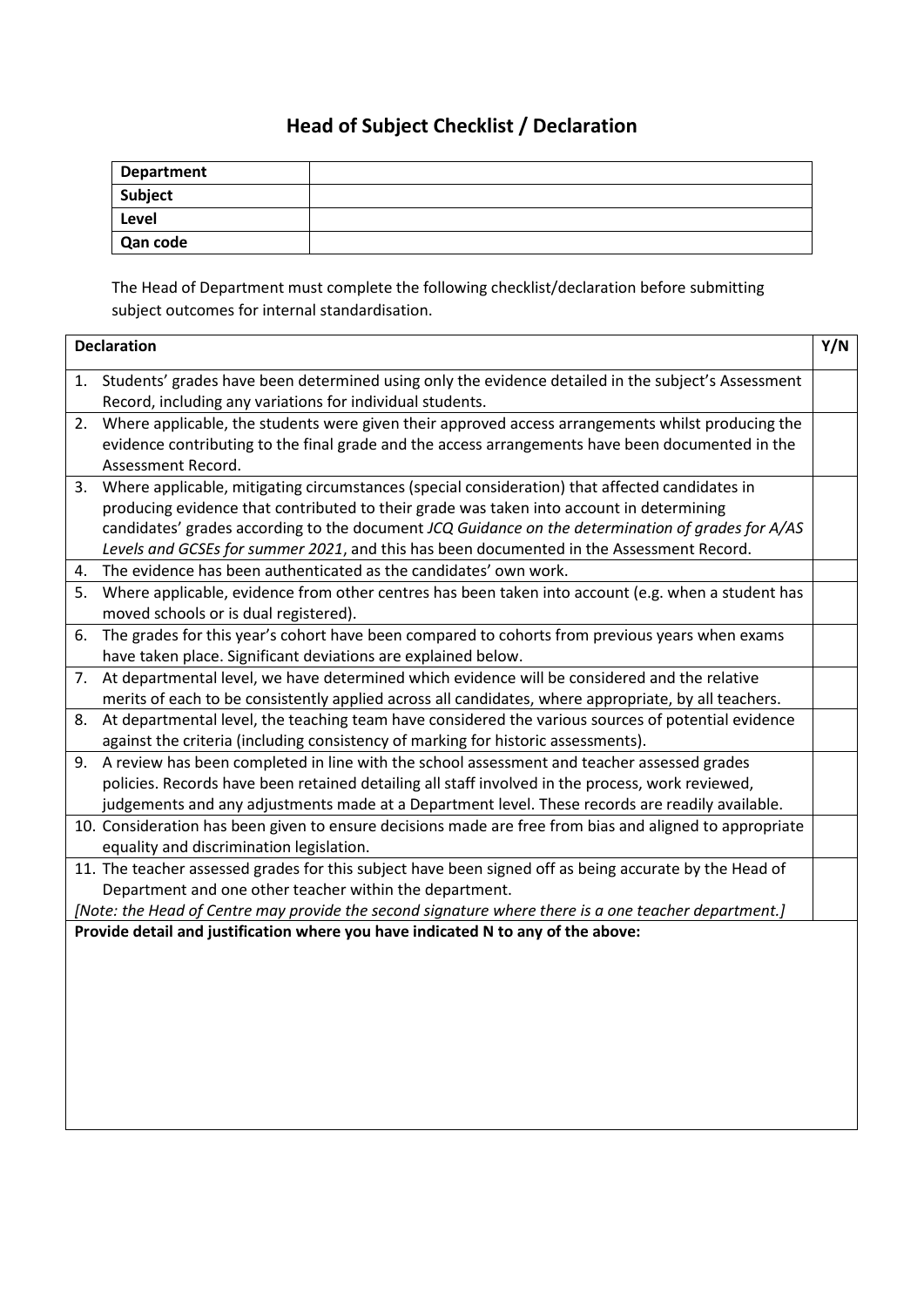| <b>Head of Subject Name:</b> |  |  |  |
|------------------------------|--|--|--|
| Signature:                   |  |  |  |
| Date:                        |  |  |  |
|                              |  |  |  |
|                              |  |  |  |
| <b>Second Teacher Name:</b>  |  |  |  |
| Signature:                   |  |  |  |
| Date:                        |  |  |  |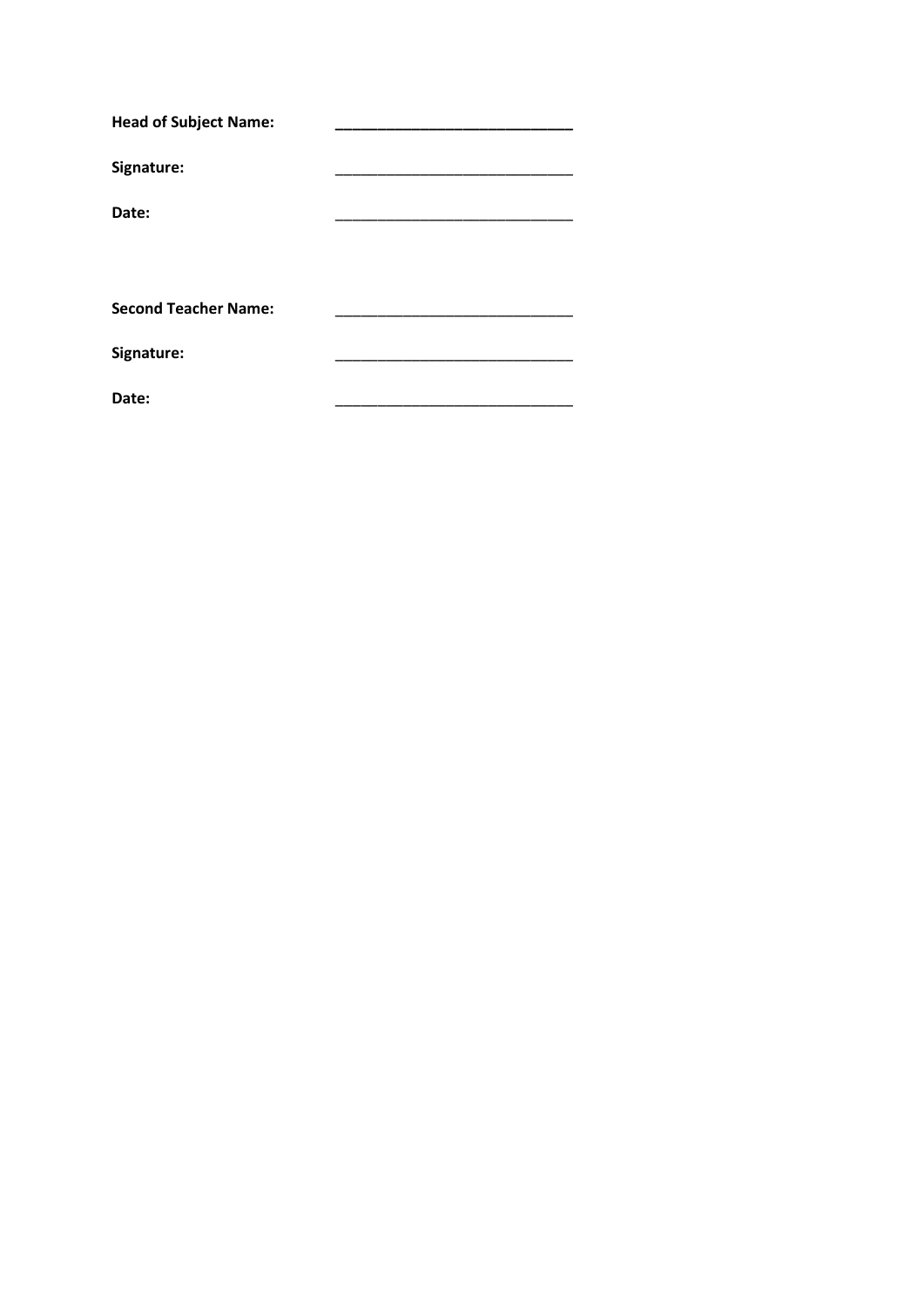**Appendix 3 – Student Top Sheet**



# Student Top Sheet

## FOR A/AS LEVELS AND GCSES FOR SUMMER 2021

<span id="page-29-0"></span>

| Name of student         |                                     |
|-------------------------|-------------------------------------|
| <b>Candidate Number</b> |                                     |
| Centre                  | St Gregory's Catholic College, Bath |
| Centre Code             | 50727                               |
| Subject title           |                                     |
| Qan Code                |                                     |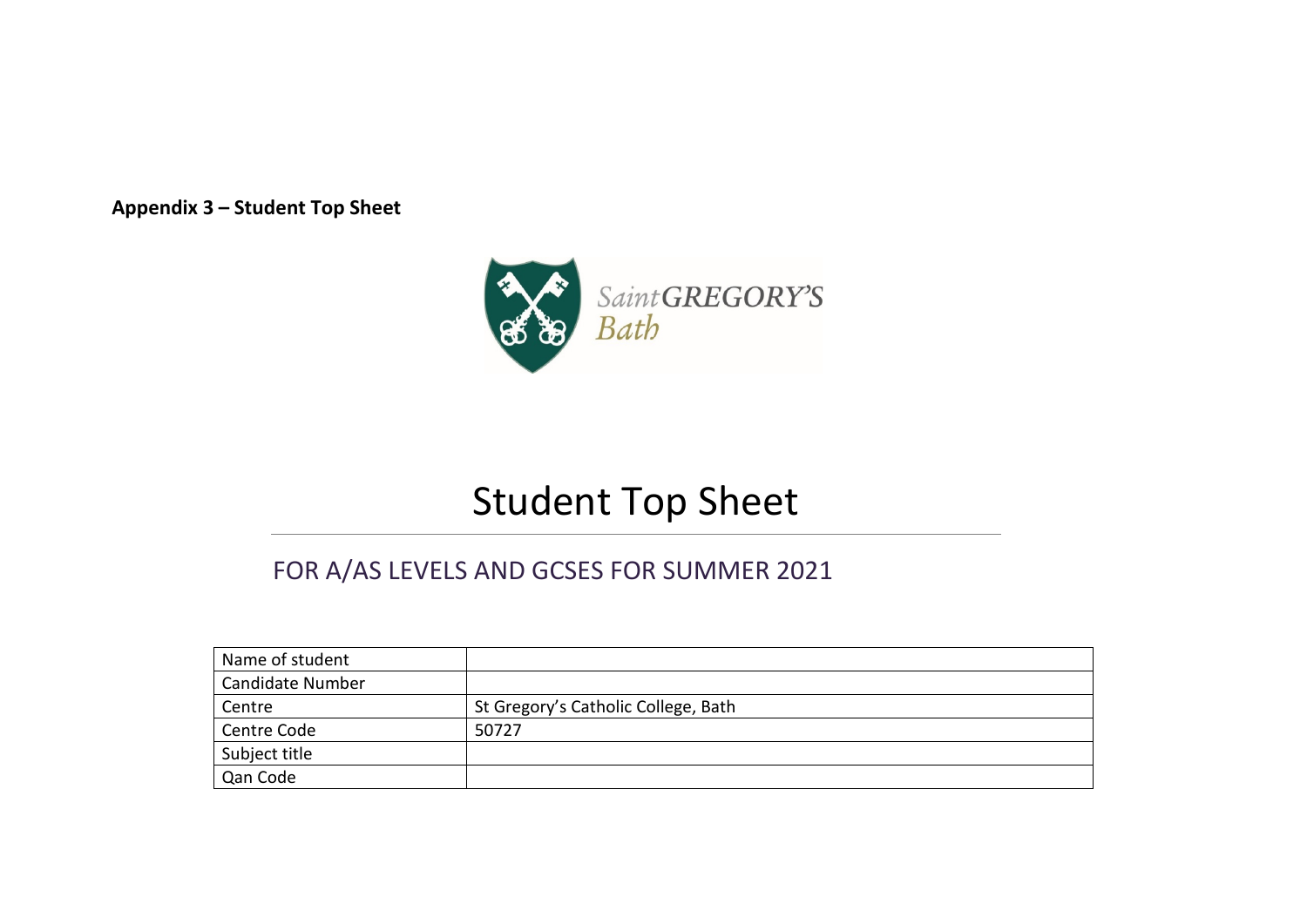| Assessment                          | Date | <b>Type of Assessment</b> | Level of | Grade or Mark | Evidence |
|-------------------------------------|------|---------------------------|----------|---------------|----------|
|                                     |      |                           | Control  |               | stored?  |
|                                     |      |                           | H, M, L  |               |          |
|                                     |      |                           |          |               |          |
| Assessment 1: e.g. Mock examination |      | [e.g. Examination]        | [e.g. H] |               |          |
| Assessment 2: [identifier]          |      |                           |          |               |          |
| Assessment 3: [identifier]          |      |                           |          |               |          |
| Assessment 4: [identifier]          |      |                           |          |               |          |
| Assessment 5: [identifier]          |      |                           |          |               |          |
| Assessment 6: [identifier]          |      |                           |          |               |          |
| Assessment 7: [identifier]          |      |                           |          |               |          |
| Assessment 8: [identifier]          |      |                           |          |               |          |
| Add / delete as required            |      |                           |          |               |          |

| Section 1: COVID Related Disruption - Learner Context                                                                                                                                                                                                                                                                                       | Y/N/NA |
|---------------------------------------------------------------------------------------------------------------------------------------------------------------------------------------------------------------------------------------------------------------------------------------------------------------------------------------------|--------|
| Did the candidate face additional disruption to their teaching and learning as a result of COVID 19, in comparison to their class peers?                                                                                                                                                                                                    |        |
| Was there any other specific disadvantage considered for this candidate when compared with other candidates in the year group?                                                                                                                                                                                                              |        |
| If 'yes' please provide details of how the disadvantage has been considered (including the sources of the assessment evidence being used and the<br>rationale for the choice of evidence, the level of control for assessments considered, and any other evidence that explains the determination of the final<br>teacher assessed grades.) |        |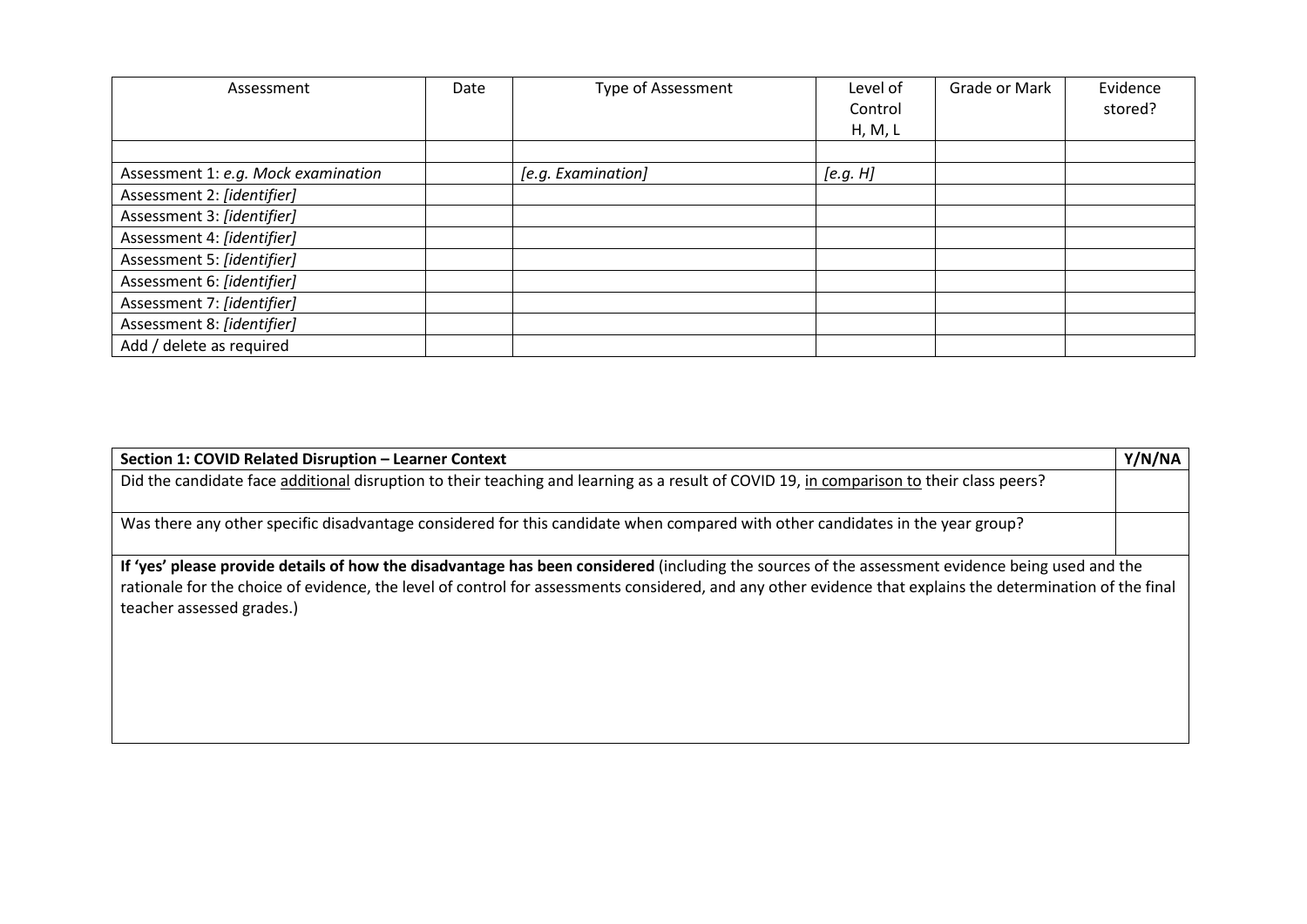| Section 2: Access Arrangements/Reasonable Adjustments                                                                                          | Y/N/NA |
|------------------------------------------------------------------------------------------------------------------------------------------------|--------|
| Is the candidate entitled to Access Arrangements/Reasonable Adjustments?                                                                       |        |
| Were the approved access arrangements/reasonable adjustments in place for assessments which were used to determine the candidate's             |        |
| grade?                                                                                                                                         |        |
| If 'no' please provide details of how the lack of access arrangements/reasonable adjustments have been taken into account when determining the |        |
| grade:                                                                                                                                         |        |
|                                                                                                                                                |        |
|                                                                                                                                                |        |
|                                                                                                                                                |        |
|                                                                                                                                                |        |
|                                                                                                                                                |        |

| Section 3: Mitigating circumstances (Special Consideration)                                                                                  | Y/N/NA |
|----------------------------------------------------------------------------------------------------------------------------------------------|--------|
| Has the candidate made a request for mitigating circumstances to be considered, e.g. illness or other personal circumstances?                |        |
| Record any actions that have been taken as a result of this request, e.g. making an adjustment in determining the grade or using alternative |        |
| evidence.                                                                                                                                    |        |
|                                                                                                                                              |        |
|                                                                                                                                              |        |
|                                                                                                                                              |        |
|                                                                                                                                              |        |
|                                                                                                                                              |        |
|                                                                                                                                              |        |
| Reason for mitigating circumstances – see confidential panel notes                                                                           |        |
|                                                                                                                                              |        |

| <b>Teacher Assessed Grade</b>    |  |
|----------------------------------|--|
| Subject teacher signature / date |  |
| Head of Subject signature / date |  |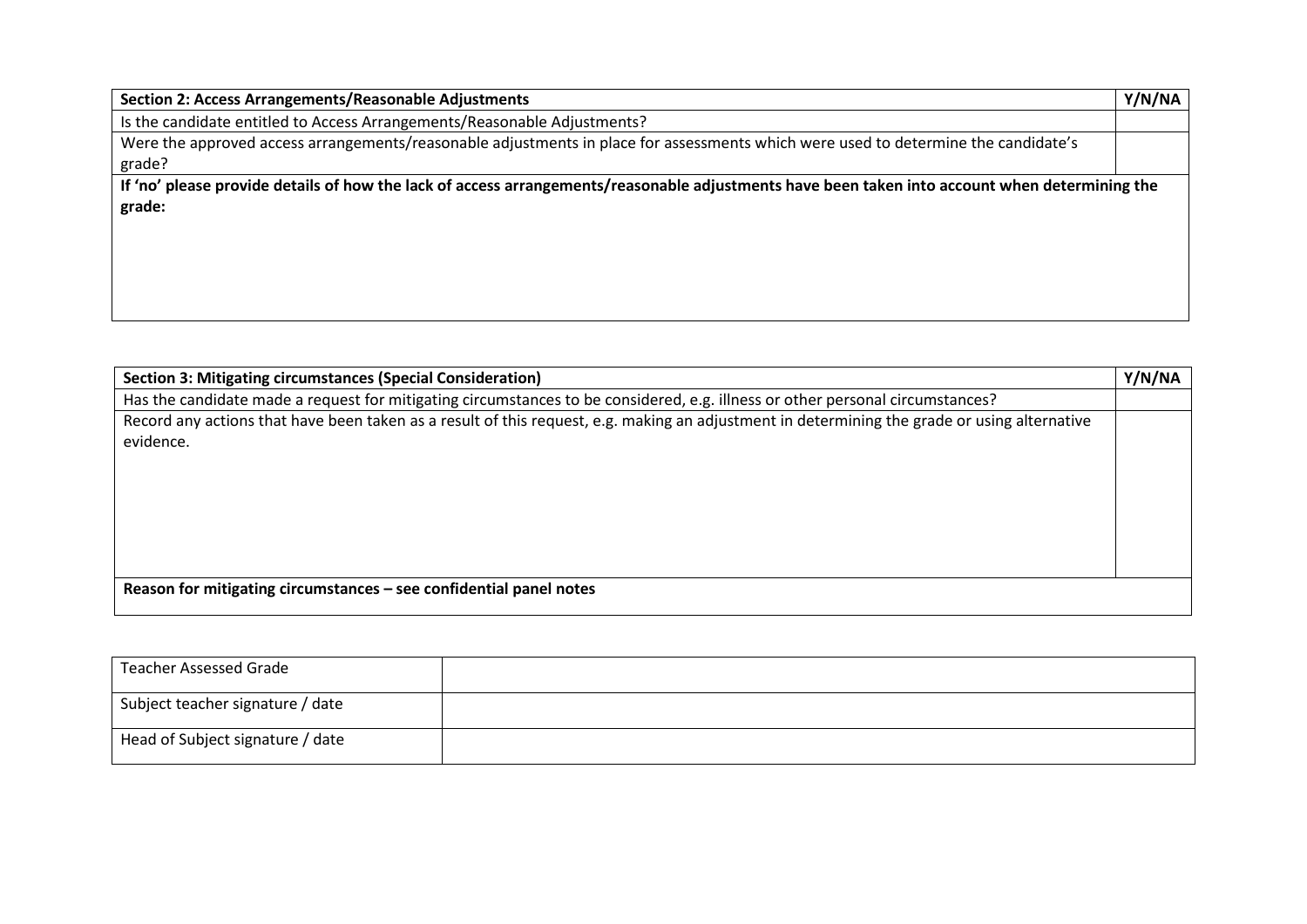#### <span id="page-32-0"></span>**Appendix 4 – Student Declaration**



# Student Declaration

| Name of student         |                                     |
|-------------------------|-------------------------------------|
| <b>Candidate Number</b> |                                     |
| Centre                  | St Gregory's Catholic College, Bath |
| Centre Code             | 50727                               |
| Subject title           |                                     |
| Qan Code                |                                     |

Work submitted for assessment must be the candidate's own. If candidates copy work, allow candidates to copy from them, or cheat in any other way, they may be disqualified.

Candidate declaration: I have read and understood the above. I confirm that I have not received help or information from anyone in the completion of these assessments.

Teacher declaration: I confirm the candidate's work was conducted under the conditions laid out on the assessment record form. I have authenticated the candidate's work and am satisfied (to the best of my knowledge) that the work produced is solely that of the candidate.

<span id="page-32-1"></span>

|           | Signature | Date |
|-----------|-----------|------|
| Candidate |           |      |
| Teacher   |           |      |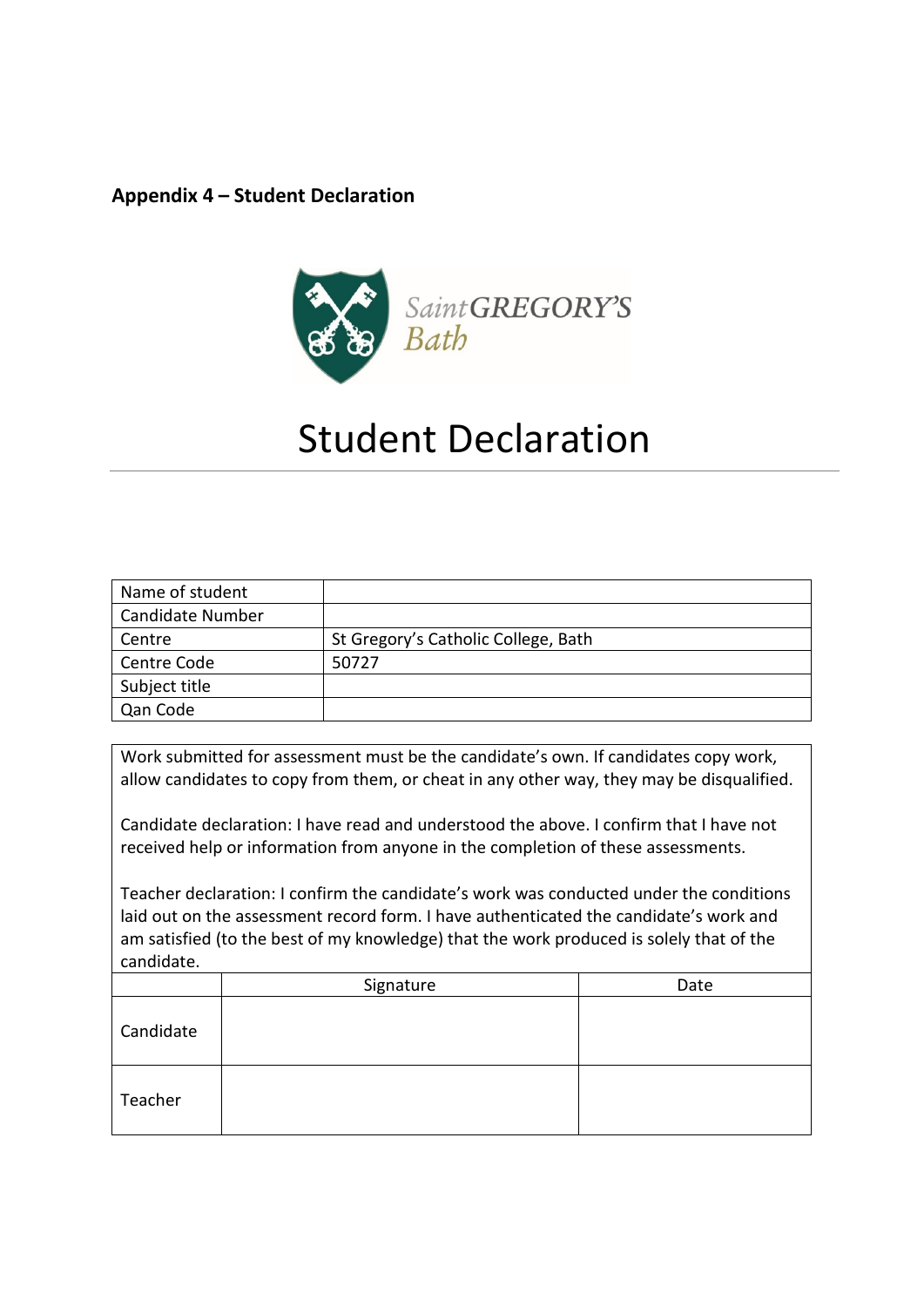## **Appendix 5 - Timeline**



#### **Timeline for Teacher Assessed Grades Process**

| <b>MONTH</b> | <b>ACTIONS</b>                                                                                                                                                                                                                          | <b>PERSON</b>                                                                                                |
|--------------|-----------------------------------------------------------------------------------------------------------------------------------------------------------------------------------------------------------------------------------------|--------------------------------------------------------------------------------------------------------------|
|              |                                                                                                                                                                                                                                         | <b>RESPONSIBLE</b>                                                                                           |
| April        | All subjects decide what evidence will be<br>$\bullet$<br>used and complete the "Assessment<br>Record Form".                                                                                                                            | Subject leaders                                                                                              |
|              | JCQ Centre Policy uploaded by 30 April<br>$\bullet$<br>2021.                                                                                                                                                                            | <b>JTI</b>                                                                                                   |
|              | All teaching staff attend training on both<br>Monday 19 and Monday 26 April                                                                                                                                                             | All teachers                                                                                                 |
|              | Letter sent to all students and parents<br>$\bullet$<br>outlining which assessments will be used<br>for TAGs and a Google Form opens to<br>declare mitigating circumstances.                                                            | JTI / HQU / PHA                                                                                              |
| May          | Complete assessments in class and mark.<br>$\bullet$<br>Reduce unconscious bias by anonymising<br>papers and splitting marking<br>Moderate standardise marking                                                                          | All teachers                                                                                                 |
|              | Use data analysis tools (4 Matrix) to<br>$\bullet$<br>consider vulnerable groups.<br>Attend any relevant training from<br>awarding bodies<br>Begin internal QA<br>$\bullet$<br>Letter sent to students / parents outlining<br>$\bullet$ | All teachers<br>Subjects leaders, KTY, JTI, JCL,<br>LST, HQU<br>All teachers<br>JTI / JCL / LST<br>JTI / PHA |
| June         | Results Days and the Appeals Process<br>Continue moderation/standardisation<br>$\bullet$<br>Collate records of evidence<br>$\bullet$<br>Collate work which has been retained.<br>$\bullet$                                              | All teachers<br>Subject leaders / teachers<br>Subject leaders / teachers                                     |
|              | Internal quality assurance.<br>$\bullet$<br>Grade Submission by 18 June 2021<br>$\bullet$                                                                                                                                               | JTI / JCL / LST<br>JTI / HQU                                                                                 |
| June / July  | 18 June to 16 July 2021 Exam boards<br>$\bullet$<br>complete quality assurance.                                                                                                                                                         | Awarding bodies / JTI / HQU                                                                                  |
| August       | A Level results day: 10 August 2021<br>$\bullet$<br>GCSE results day: 12 August 2021                                                                                                                                                    | SLT, HQU, KTY, Admin and<br>pastoral staff                                                                   |